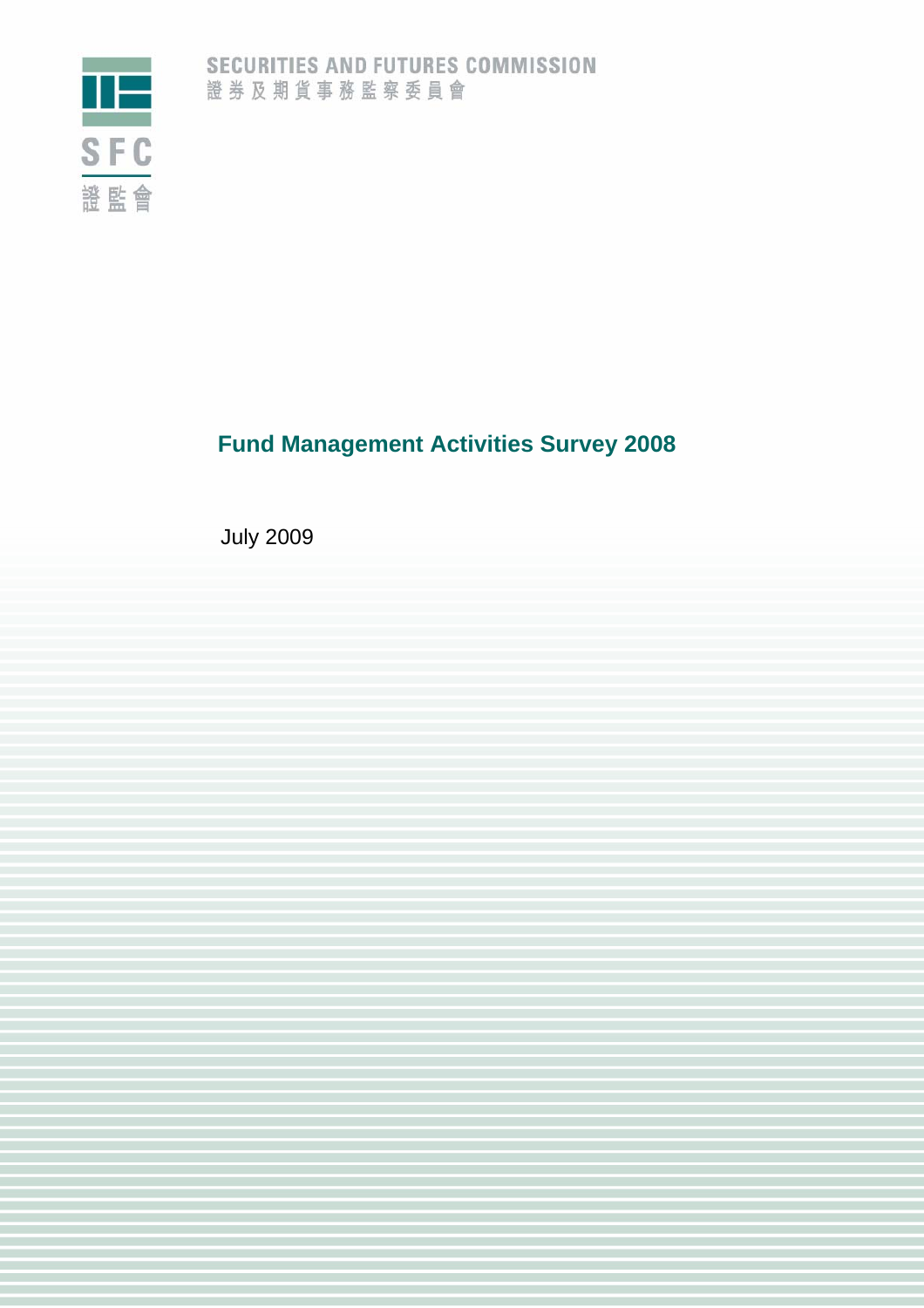

# **Table of contents**

|   |        |                                                                                                                    | $1 - 5$ |
|---|--------|--------------------------------------------------------------------------------------------------------------------|---------|
|   |        |                                                                                                                    |         |
|   |        | <b>Survey Report</b>                                                                                               |         |
|   |        |                                                                                                                    | 11      |
|   |        |                                                                                                                    | 12      |
| ш |        |                                                                                                                    |         |
|   | $\Box$ | Combined Fund Management Business (\$5,850 billion)  13 - 14                                                       |         |
|   | $\Box$ | <b>Asset Management and Fund Advisory Business of</b><br><b>Licensed Corporations, Registered Institutions and</b> |         |
|   | $\Box$ | Asset Management Business of Licensed Corporations,<br>Registered Institutions and Insurance Companies (\$3,707    | 16      |
|   | $\Box$ | Asset Management Business (\$3,707 billion) - by Source                                                            | 16      |
|   | $\Box$ | Asset Management Business (\$3,707 billion) – by                                                                   | 17      |
|   | $\Box$ | Asset Management Business (\$3,707 billion) - by Location                                                          | 17      |
|   |        | Assets Managed in Hong Kong (\$2,257 billion) – by                                                                 | 18      |
|   |        | □ Fund Advisory Business of Licensed Corporations (\$810                                                           | 19      |
|   | $\Box$ | Other Private Banking Business (\$1,287 billion)                                                                   | 20      |
|   | $\Box$ |                                                                                                                    | 21      |
|   | $\Box$ | Profile of Staff in Fund Management Business                                                                       | 22      |
|   |        |                                                                                                                    | 23      |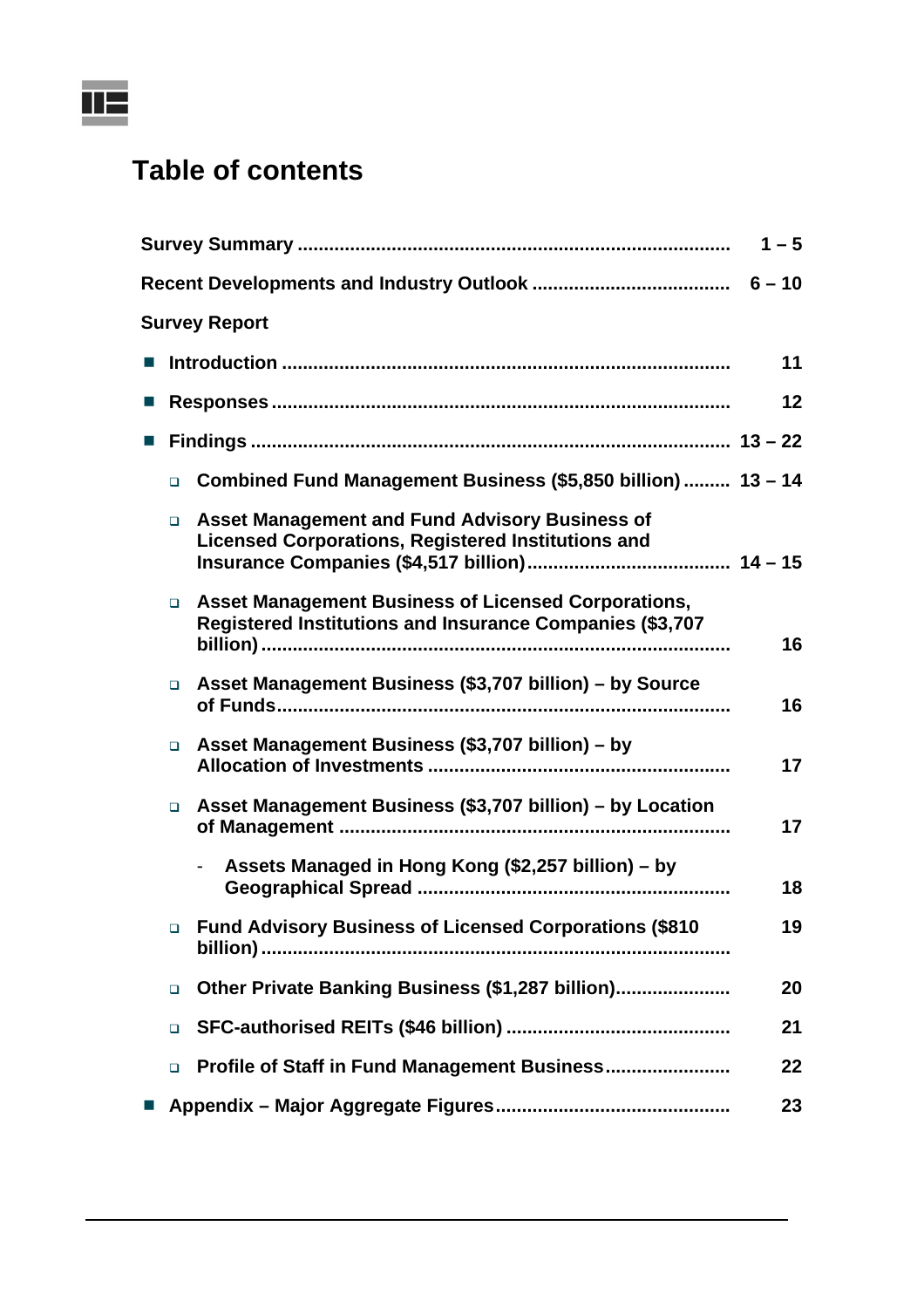## **Survey Summary**

The Securities and Futures Commission (SFC) has conducted a Fund Management Activities Survey (FMAS) for the year ended 31 December 2008. The survey covered fund management activities among licensed corporations<sup>[1](#page-25-0)</sup> and registered institutions<sup>[2](#page-25-1)</sup> and asset management activities of insurance companies<sup>[3](#page-25-1)</sup>, registered under the Insurance Companies Ordinance (ICO) but not licensed by the SFC, which provide services of long-term business<sup>[4](#page-25-1)</sup>.

Further to the first-time inclusion of the major members of the Life Insurance Council of the Hong Kong Federation of Insurers in the FMAS of 2007, the SFC invited all member insurance companies that provided services of long-term business locally to participate in the FMAS of 2008.

The major findings of this year's FMAS are summarised below:



**1. The combined fund management business[5](#page-25-1) of Hong Kong recorded a yearon-year decline of 39.3% to \$5,850 billion\* as at the end of 2008.** 

\* *Unless stated otherwise, the values given are in Hong Kong dollars.*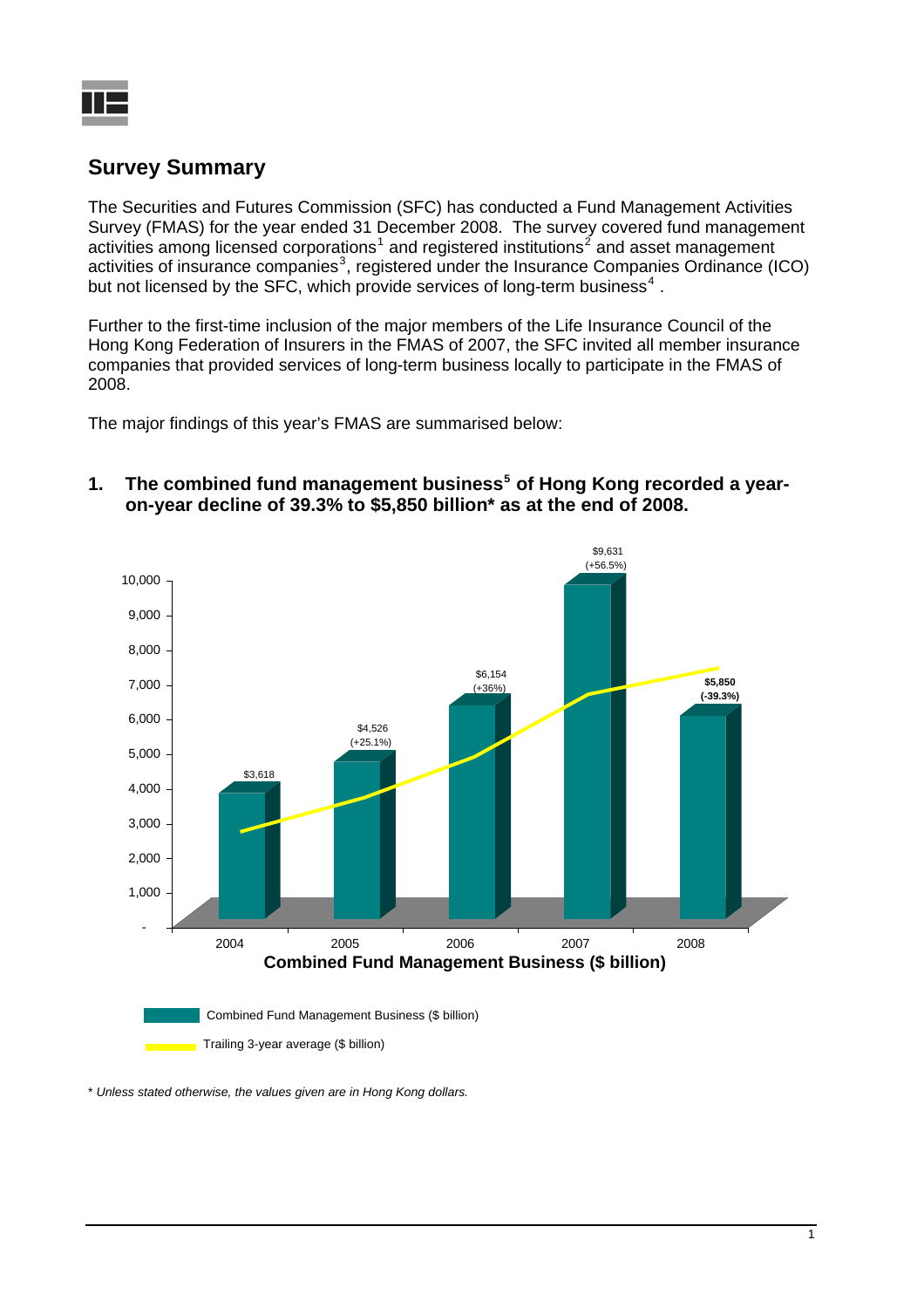

### **Components in Combined Fund Management Business**



#### Note:

*The amount of assets under management by insurance companies has excluded those assets sub-contracted or delegated to other licensed corporations / registered institutions in Hong Kong for management. Assets under management reported by insurance companies that are also licensed by the SFC are included under the category of licensed corporations.* 

- In 2008, financial markets around the world were battered by the credit crunch. According to the 2008 Market Highlights published by the World Federation of Exchanges, the major equity market indices of its member exchanges dropped by an average of 41.9% in 2008, with the Asia-Pacific region experiencing the largest decline of 47.9%.
- Faced with the sharp decline in financial markets and the loss in confidence among investors, the asset management industry also experienced one of the most difficult years of the past decades. The combined fund management business in Hong Kong dropped 39.3% to \$5,850 billion at the end of 2008 from the year-ago level. However, on a trailing three-year average basis, the combined fund management business remained in an uptrend, amounting to \$7,212 billion.
- By types of business activity:
	- $\checkmark$  Asset management business recorded the largest decline in assets under management, down 43.1% to \$3,707 billion in 2008.
	- $\checkmark$  Other private banking business fell 33.5% to \$1,287 billion in 2008.
	- $\checkmark$  The fund advisory business dropped 27.7% to \$810 billion in 2008.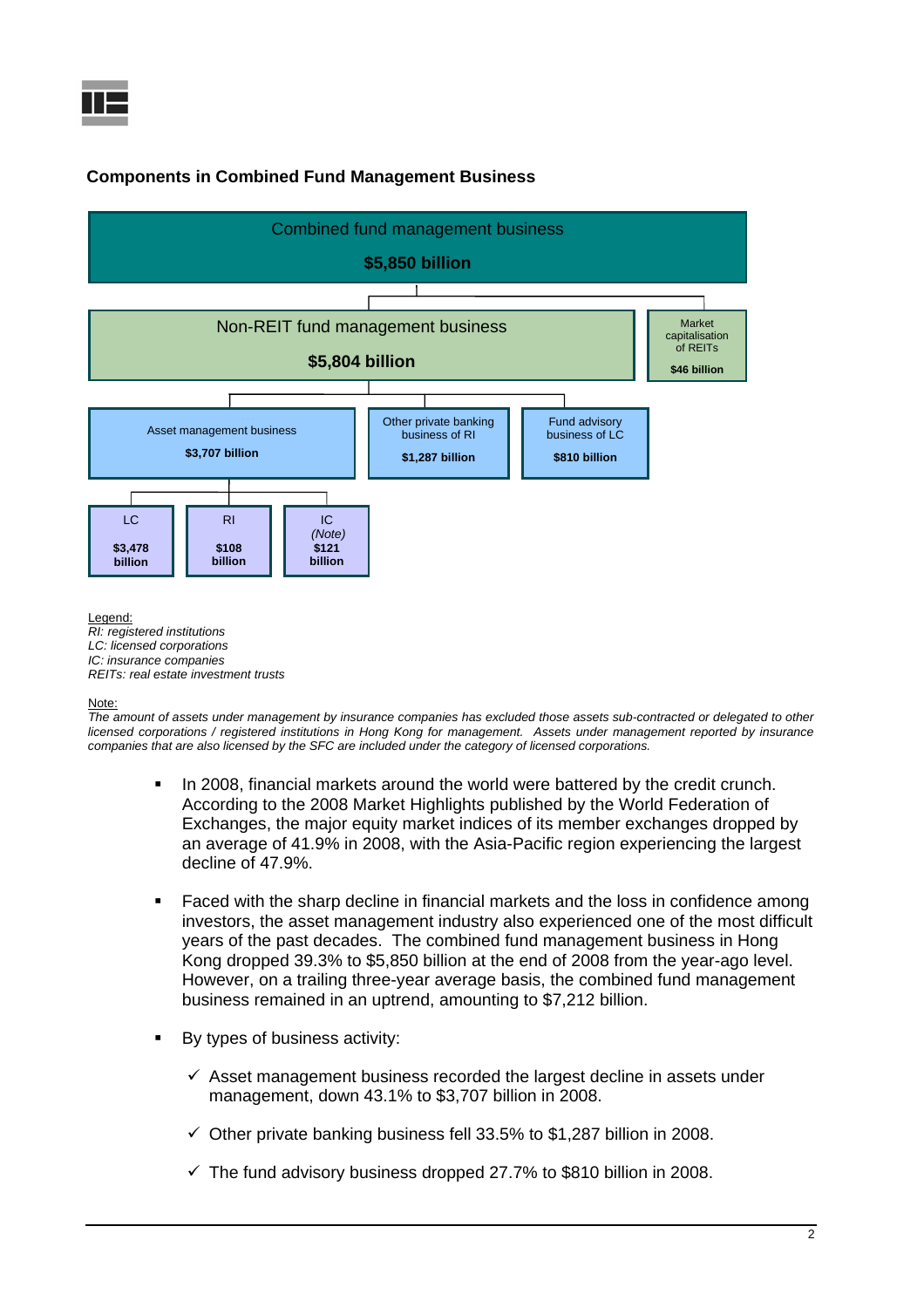

- By categorisation of market players:
	- $\checkmark$  Licensed corporations posted the strongest year-on-year decline of 41.5% in aggregate asset management business and fund advisory business to \$4,288 billion in 2008.
	- $\checkmark$  Registered institutions reported a 34.2% year-on-year drop in their aggregate asset management business and other private banking business to \$1,395 billion in 2008 from 2007.
	- $\checkmark$  Insurance companies reported assets under management of \$121 billion in 2008. Those insurance companies that were also included in the FMAS 2007 reported an aggregate 4.4% drop in their asset management business.
- **2. The international nature of the combined fund management business of Hong Kong remained intact despite the financial turmoil. Of the total \$5,804 billion in non-REIT fund management business, the proportion of funds sourced from non-Hong Kong investors was steady at 64.2%.**





- The continued significance of non-Hong Kong investors indicates not only the ability of Hong Kong to attract capital for management during buoyant periods, but more importantly, the capability of the intermediaries to maintain their client base during difficult times. This can be attributed to the trust and relationship these intermediaries have cultivated with their clients over the years, through the provision of different types of quality service and proven expertise.
- The choice of Hong Kong as the regional headquarters of international asset management companies also contributed to the ability of Hong Kong players to firmly anchor their clients. A total 175 licensed corporations and registered institutions have identified Hong Kong as their regional headquarters in 2008, up from 170 in 2007.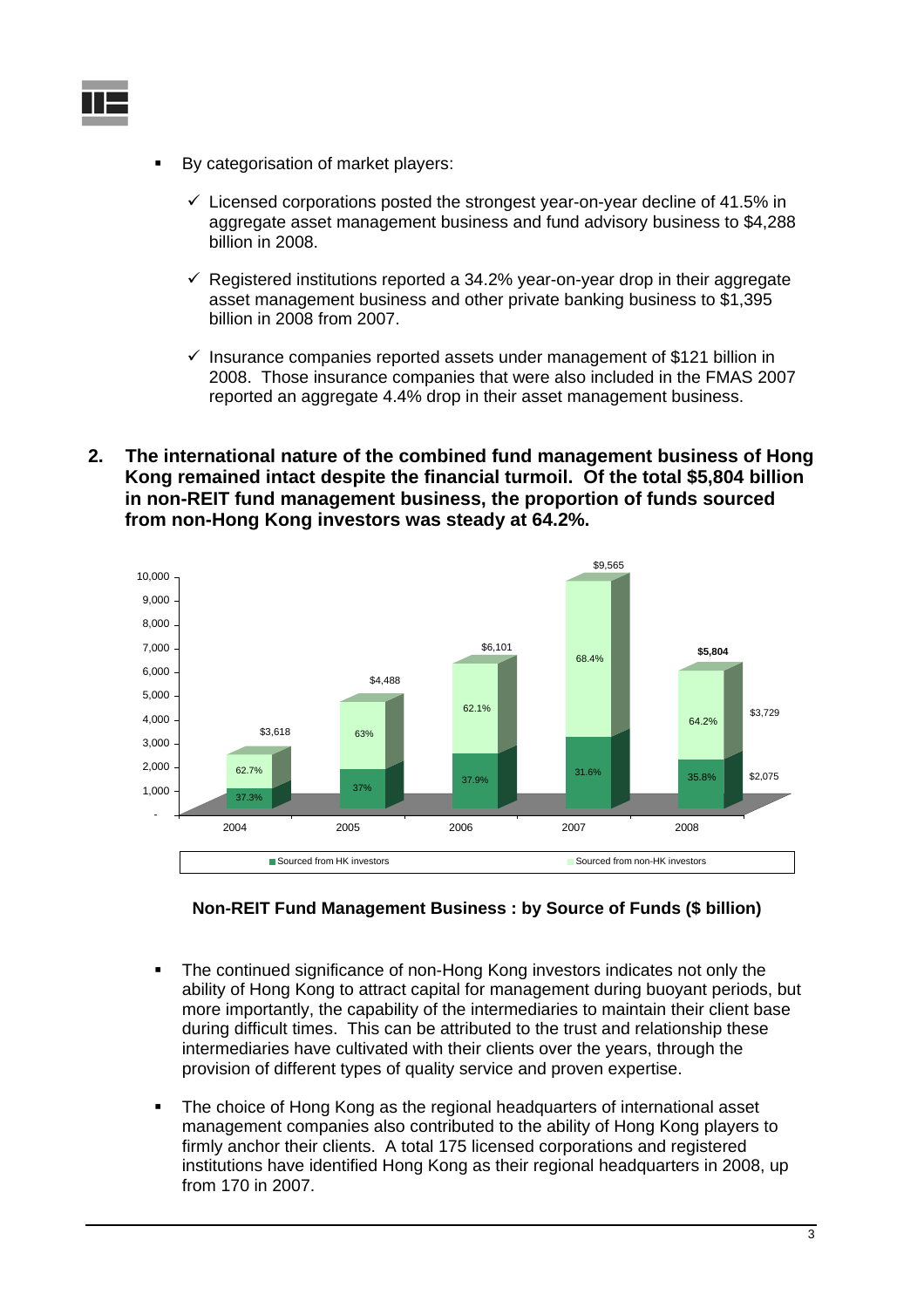

**3. Of the total non-REIT assets under management of \$3,707 billion, 60.9% or \$2,257 billion was managed in Hong Kong.** 



**Asset Management Business : by location of management (\$ billion)**

- The amount of non-REIT assets managed in Hong Kong fell by 44.6% in value terms. However, it still accounted for 60.9% of the non-REIT assets under management overall. In fact, since 2003, the amount of assets managed in Hong Kong has consistently stayed above 50% of the total non-REIT assets under management.
- While the amount of Mainland assets managed in Hong Kong only amounted to \$64 billion in 2008, it is expected that such assets will serve as a potent source of funds for management in Hong Kong in the coming years, as the financial markets recover from the financial turmoil and an increasing portion of the Mainland capital is allocated to overseas investments in accordance with the rules laid down by Mainland authorities:
	- $\checkmark$  According to estimates, up to the end of May 2009, the State Administration of Foreign Exchange granted a total investment quota of US\$40 billion to ten Mainland fund management companies and one securities firm and US\$16.6 billion quota to 21 Mainland commercial banks pursuant to the Qualified Domestic Institutional Investor ("QDII") Programme, thus allowing them to invest in overseas markets.
	- $\checkmark$  As at the end of May 2009, the total assets of Mainland insurance companies amounted to around RMB3.6 trillion and constituted the largest group of QDII investor. Under the provisional rules issued by the China Insurance Regulatory Commission, these Mainland insurance companies may invest as much as 15% of their assets overseas.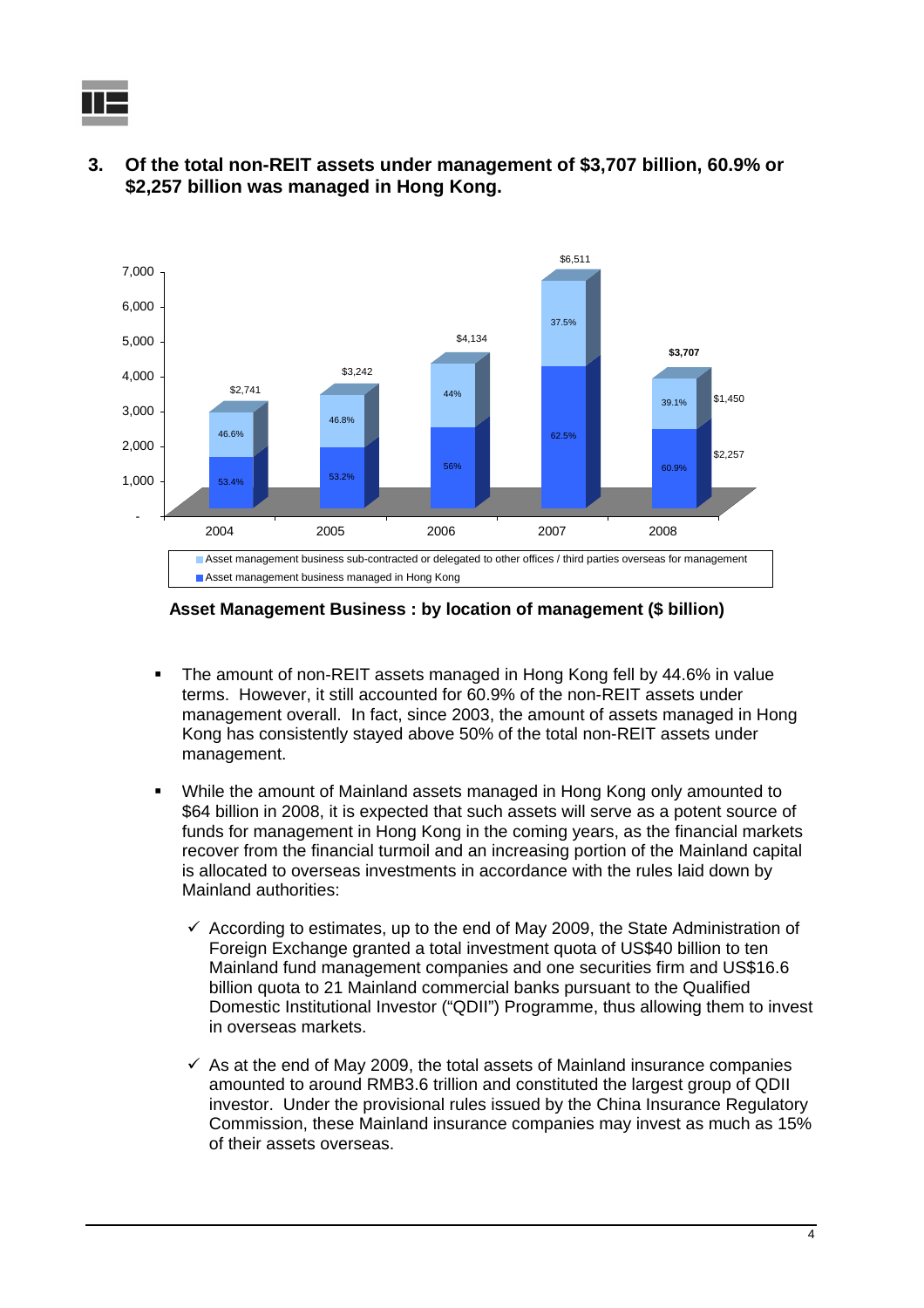- $\checkmark$  China's National Social Security Fund amounted to around RMB562.4 billion at the end of 2008. Under the current rule, up to 20% of the assets may be invested in overseas assets, thus presenting huge potential for the fund management business in Hong Kong as these assets seek overseas investment opportunities.
- **4. A significant portion of the assets managed in Hong Kong is invested in Asia, although the amount has retreated from the record high of 82.1% in 2007 to 76.5% in 2008.**



#### **Assets Managed in Hong Kong : by geographical spread (\$ billion)**

- Of the \$2,257 billion of non-REIT assets managed in Hong Kong, 76.5% or \$1,726 billion was invested in Asia, comprising \$1,055 billion in Hong Kong and the Mainland, \$130 billion in Japan and \$541 billion in the rest of Asia Pacific.
- Apparently, managers have become less concentrated on Asian investments as a means of managing their investment risks during these turbulent times. However, Asian investments will continue to constitute the focus of investments of assets managed in Hong Kong for at least two reasons: (a) capital that flows into Hong Kong for management looks for exposure to Asian opportunities; and (b) the expertise of Hong Kong investment professionals is to seek investment prospects in Asia.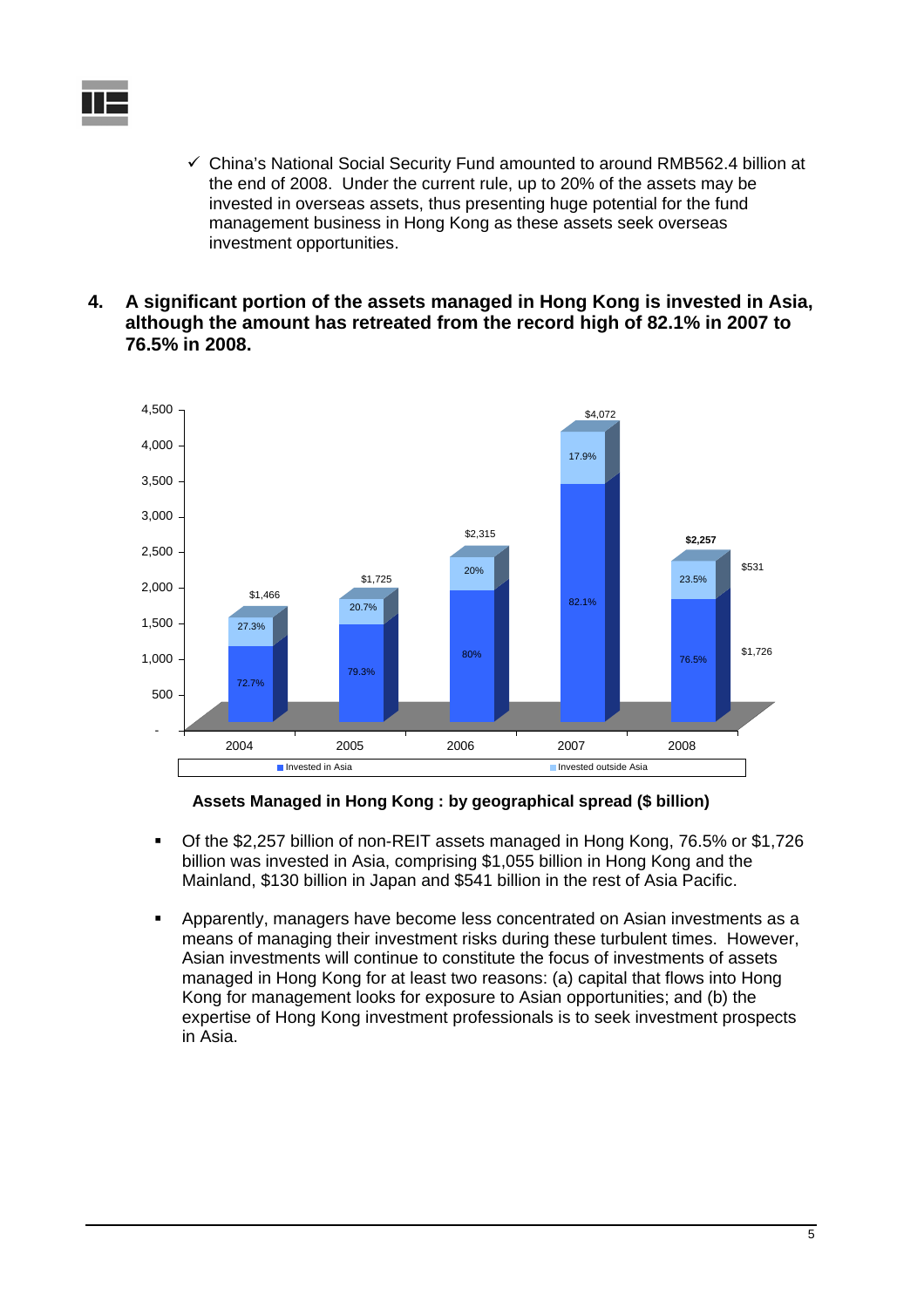### **Recent Developments and Industry Outlook**

### **1. Maintaining high market standard and close monitoring**

- The financial turmoil in 2008 has presented both regulators and market practitioners with unprecedented challenges and highlighted the importance of managing counterparty risks. The SFC maintained ongoing dialogue and worked closely with industry practitioners, providing them with guidance to address the issues that emerged:
	- $\checkmark$  Issuance of a circular in October 2008 to issuers of retail investment products to remind them of their duty to ensure their offering documents continue to be up-to-date and to contain adequate information necessary for investors to make an informed investment decision given the circumstances. In addition, issuers were reminded to ensure that risk warnings are upfront, prominent and adequate.
	- $\checkmark$  Issuance of a letter to issuers of SFC-authorised collective investment schemes to provide them with practical guidance on how to prepare clear, prominent disclosure in a balanced manner.
	- $\checkmark$  Issuance of a letter in November 2008 to the management companies of SFCauthorised funds to remind them to step up their on-going monitoring of counterparty risks and the related risk mitigation measures.
	- $\checkmark$  Briefing sessions with industry participants from both the fund management industry and the insurance industry to address their queries on enhanced disclosures.
	- $\checkmark$  Working closely with the Hong Kong Investment Funds Association regarding the industry recommended practice for enhanced disclosure in marketing materials.
- In the first six months or so after the collapse of Lehman Brothers, there had been a slowdown in the processing of fund authorisation. This had to do with the need to require enhanced disclosures given the adverse market conditions and investor concerns. It was a learning process for both market practitioners and the SFC to work out the best way forward. However, we believe we have now overcome the issues and in the last couple of months we were able to authorise more funds.
- Notwithstanding the progress made, the industry will continue to be under stress, given weak consumer investment appetite and cautiousness among distributors in their fund distribution activities. The SFC will continue to maintain active dialogue with industry practitioners to assist them to deal with regulatory issues as they arise.
- During the past year, the SFC exchanged information with other local regulators and overseas regulators on the potential impact of the financial crisis and other market events on SFC-authorised funds and to gather such information about overseas managers of SFC-authorised funds that should be brought to the attention of the SFC. The SFC has also kept up dialogue with overseas regulators to keep abreast of their regulatory responses in the wake of the financial tsunami, implementing coordinating measures where appropriate.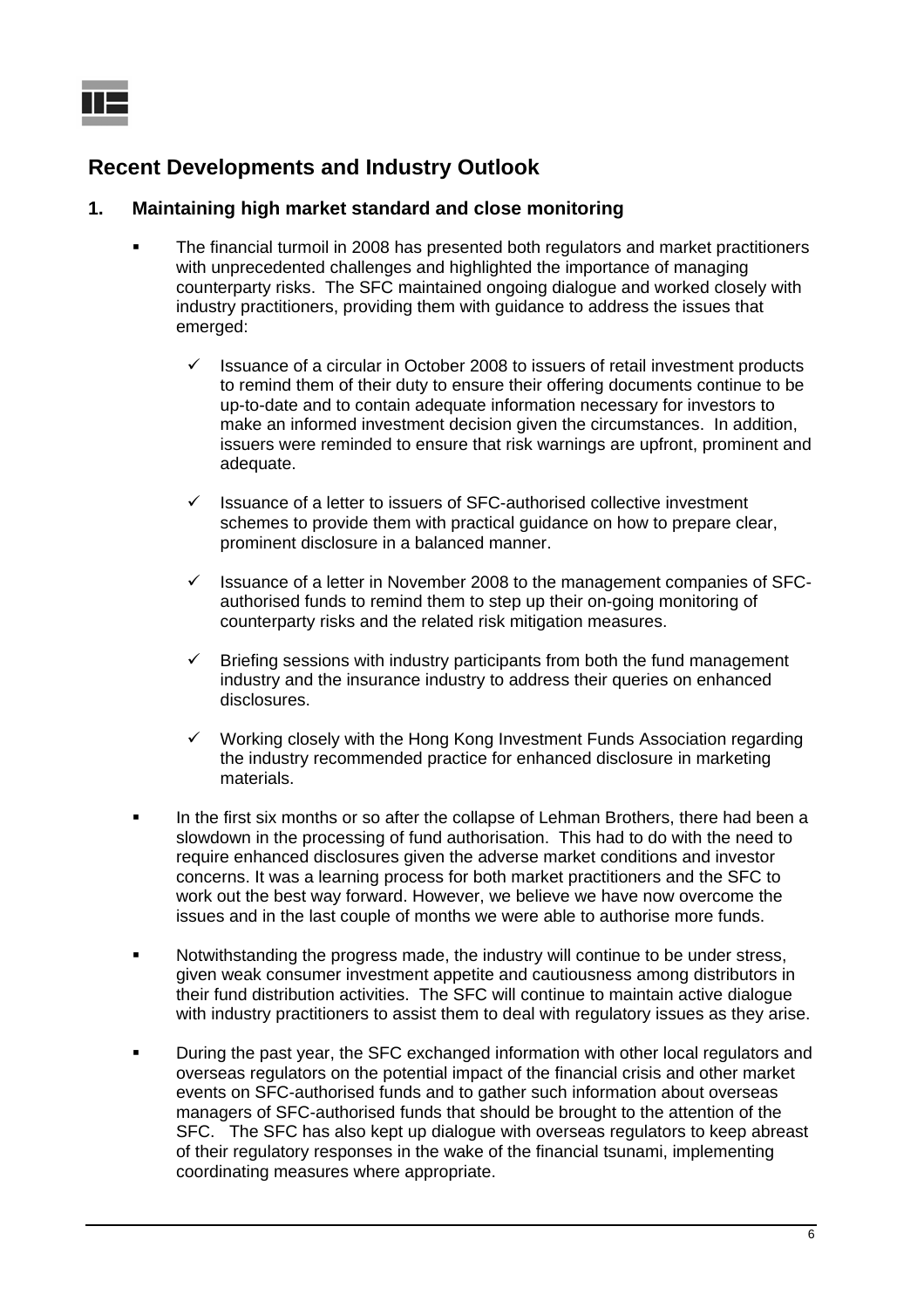

- Notwithstanding the magnitude and intensity of issues that emerged during the financial crisis and the sharp falls in the global financial markets, the asset management industry has managed to weather the storm and to deal with large volume of redemptions in an orderly manner. Among the 2,218 SFC-authorised funds at the end of 2008, 33 of them had to suspend trading during the period from mid September to the end December 2008 due to temporary closures of the markets that they invested in, and none of these suspensions lasted for more than five days (including 27 funds which suspended trading for one day only). Only eight SFC-authorised funds had to suspend trading for a longer period of time, due to limited liquidity in underlying investments or pending fund liquidation.
- In view of the practical difficulties faced by the industry in updating existing marketing materials during the turbulent times following the Lehman fallout, the SFC issued a circular to inform the industry of a phased approach to implementing Revised Advertising Guidelines (Guidelines) which were issued in July 2008 and took effect on 1 January 2009. The SFC has also worked closely with the industry and conducted briefings for industry practitioners to provide them with practical guidance on compliance with the Guidelines.
- The post-vetting regime for notices and advertisements of SFC-authorised funds commenced on 1 August 2008, after consulting the public and garnering their support. The SFC has been monitoring advertisements and taken regulatory actions against any non-compliance with the Guidelines.

### **2. Industry-wide enhancement of risk management**

- The credit crunch has not hit the fund management industry as hard as it has affected the investment banking industry. However, it has revealed the prevalent use of financial derivative instruments among fund managers and underscored the importance of managing the potential risks posed by these instruments (including certain types of derivative instruments such as asset-backed securities previously considered as low-risk investments).
- **The phenomenon of increasing use of financial derivative instruments is likely to** continue, due to the unique investment characteristics provided by these instruments and the growing trend among fund managers to separate alpha generation from beta provision. For this reason and in light of the lessons learned from the recent financial crises, fund managers will continue to rank risk management high on their agenda.
- The growing dominance of institutional funds and sovereign wealth funds as a provider of funds for investment, and the increasing sophistication among institutional investors in their knowledge of risk management, will also prompt fund managers to continue to dedicate resources to risk management and to stress-test regularly the appropriateness of their risk management systems. Sovereign wealth funds have been estimated at US\$3 trillion as at the end of March 2009, including an estimated US\$200 billion held by the Mainland and managed by China Investment Corporation. Some economists have predicted that the assets of these sovereign wealth funds could rise to around US\$7 trillion by 2019.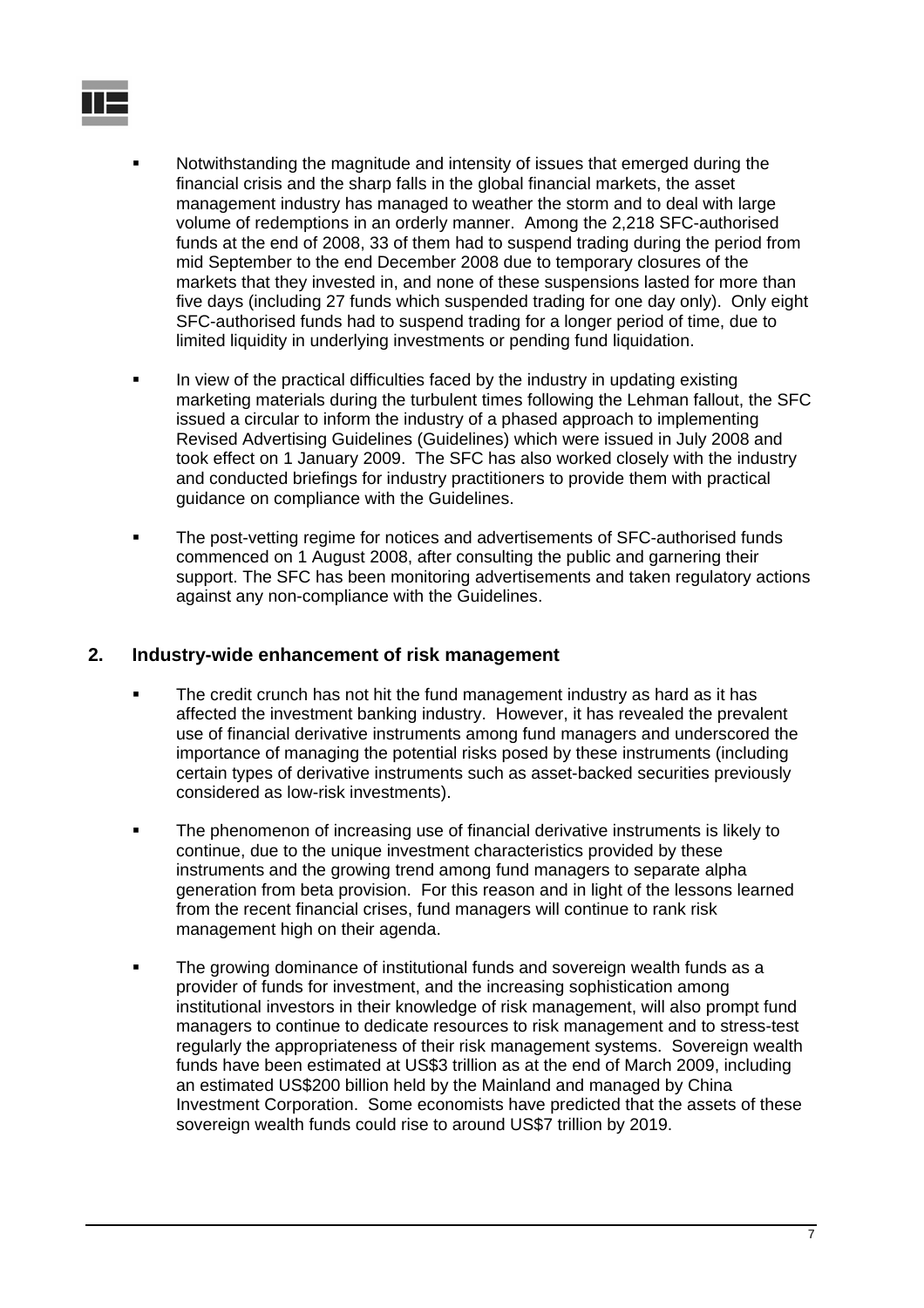

 As the fund management industry in Hong Kong grows further, we will see not only a proliferation of financial derivative investments and professionals in this area, but also the establishment of a strong pool of risk management experts.

### **3. Expanding Hong Kong's exchange-traded-fund platform**

- The range of investment choices was further augmented in 2008 with the listing of seven other exchange-traded-funds (ETFs), including the first gold ETF in July, which offers investors an alternative means to invest in the gold bullion market. 11 other ETFs were listed by mid July 2009, bringing the total of ETFs listed in Hong Kong to 35.
- ETFs now listed in Hong Kong provide investors with a wide range of geographical exposure, namely, Hong Kong, Mainland China, Japan, Korea, Russia, India and emerging markets. They also cover various asset classes, namely equities, Asian bonds, gold and commodity futures index. Trading in ETFs has been active, registering average daily turnover of US\$224 million in the first six months of 2009, exceeding Japan's average daily turnover of US\$188 million. Total market capitalisation at the end of June 2009 stood at US\$17,821 million, excluding the gold ETF, or US\$51,761 million, including the gold ETF.
- The focus among institutional investors on separating alpha and beta returns with an aim to achieve low cost beta returns will drive the development of ETFs. The SFC is committed to enhancing the ETF platform in Hong Kong such that it becomes the ETF hub in Asia. This platform will then also serve as an efficient means for Mainland capital to capture investment opportunities presented by different market sectors and asset classes. To move closer towards this goal, a number of practical measures have been taken:
	- $\checkmark$  Since July 2008, the SFC has extended to all market makers of the Stock Exchange of Hong Kong the levy exemptions previously available only to market markers of Pilot Programme securities or certain ETFs. This allows market makers to provide better prices, thus benefiting investors.
	- $\checkmark$  In October 2008, the SFC granted corporate-form ETFs exemption from the disclosure-of-interests requirements under the Securities and Futures Ordinance and the requirement to be or use an approved share registrar under the Securities and Futures (Stock Market Listing) Rules. These measures facilitate the listing of ETFs in different forms in Hong Kong and provide a level-playing field for ETFs irrespective of their legal forms. They also align Hong Kong's practice with international standards.
	- $\checkmark$  In light of heightened counterparty risks as a result of the financial crisis, the SFC has worked closely with ETF issuers that use financial derivative instruments to replicate the indices they track. As a result, these issuers have enhanced the structure of their ETFs to mitigate the potential counterparty risks presented by the use of financial derivatives and set the standards for similar types of ETFs to address the new concerns that have recently emerged in financial markets. At the same time, ETF investors have been kept informed of the steps taken by the ETF issuers, ensuring a high level of transparency.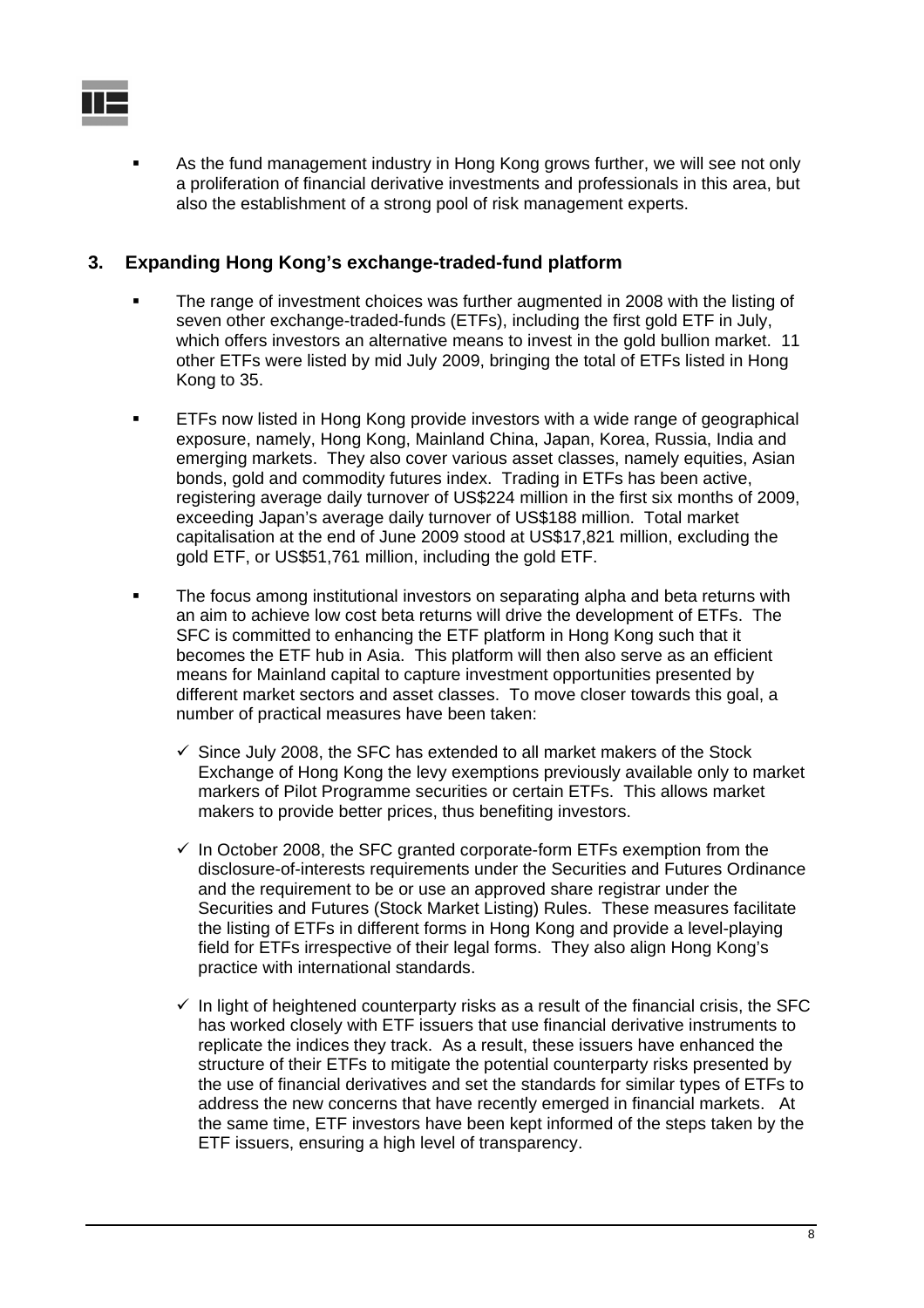

- $\checkmark$  On 22 May 2009, the SFC signed and exchanged a Side Letter to a bilateral Memorandum of Understanding (MOU) with the Taiwan Financial Supervisory Commission (TFSC) to facilitate cross listing of ETFs in the two markets.
- $\checkmark$  Going forward, the SFC will continue to identify overseas ETF jurisdictions that practise comparable regulatory philosophy and standards as Hong Kong with a view towards concluding ETF cross-listing arrangements, which will further complement the breadth and depth of the Hong Kong ETF market.

### **4. Enhancing the role of Hong Kong in the Mainland's financial development**

- Hong Kong is a part of China and the Hong Kong market is a matured, international market in China. Hong Kong must continue to provide support and skills transfer to the Mainland as it gets transformed into a leading world player. At the same time, Hong Kong will complement the development of other major Mainland cities such as Shanghai and Shenzhen.
- In the recent financial turmoil, Hong Kong has once again demonstrated its ability to manage market crisis. The integrity and reliability of Hong Kong's financial system, coupled with the range of investment products and expertise available, put Hong Kong in a good position to develop into the wealth management centre for the Mainland and the rest of Asia. To this end, Hong Kong will continue to:
	- $\checkmark$  strengthen its capacity to innovate investment products;
	- $\checkmark$  establish a critical mass of investors and financial professionals; and
	- $\checkmark$  develop a fund regulatory framework that sets the standards for Asia.
- **Inroads have been made in gaining overseas recognition of Hong Kong regulatory** standards:
	- $\checkmark$  The SFC concluded the first mutual recognition arrangement with the signing of a declaration of mutual recognition with the Australian Securities and Investment Commission on 7 July 2008 to facilitate the sale of retail funds to investors in each other's market.
	- $\checkmark$  To allow cross listing of ETFs, the SFC signed a Side Letter to a bilateral MOU signed with Taiwan's financial regulator TFSC on 22 May 2009.
- The SFC is now reviewing the Code on Unit Trusts and Mutual Funds for consultation in the third quarter of 2009. The revisions will update and modernise the current provisions to provide a flexible and up-to-date framework in line with international practice, within which a wide range of products can be developed and offered in Hong Kong, while affording appropriate protection to investors at the same time.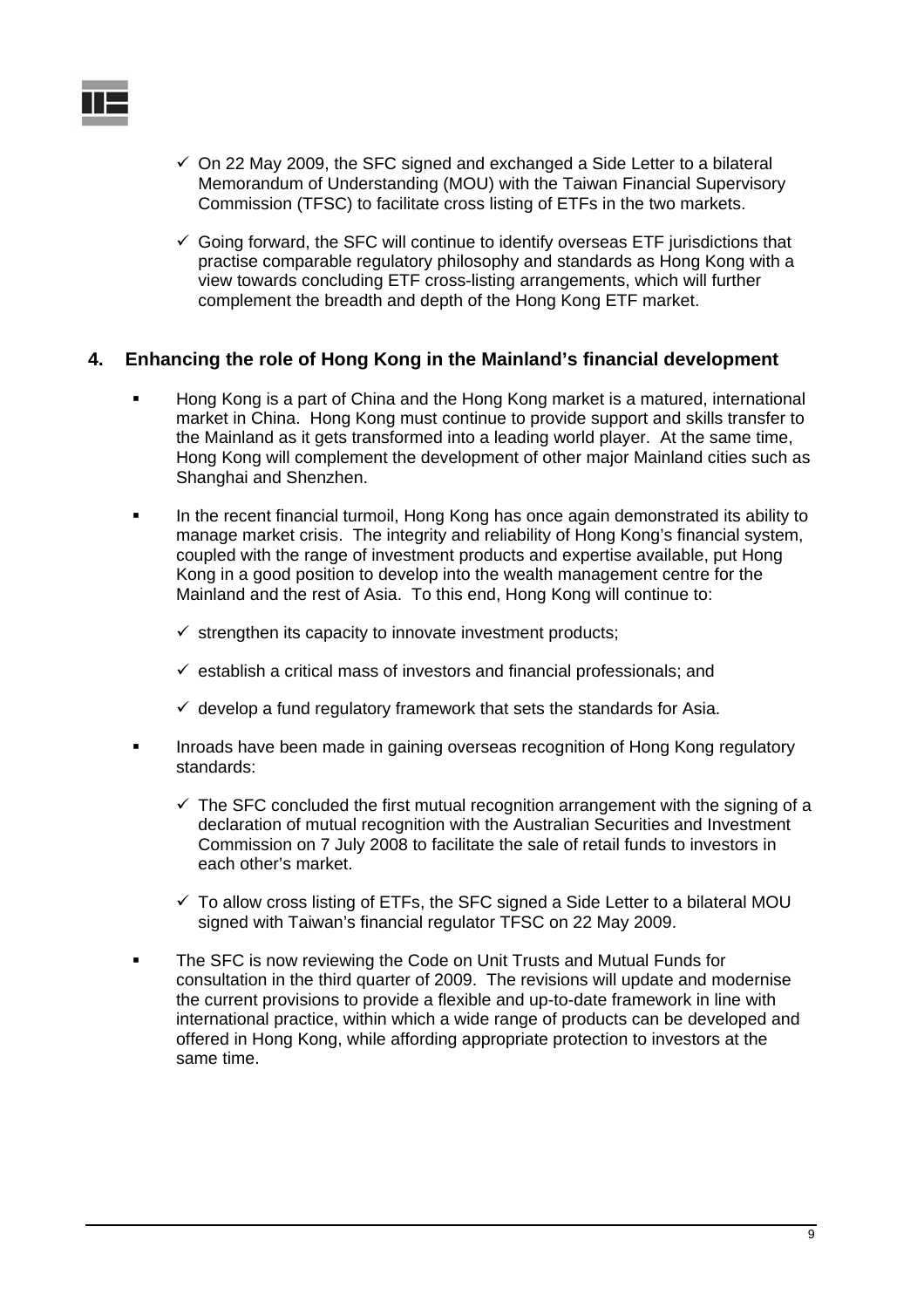

- Hong Kong has continued to attract the establishment of licensed corporations to conduct asset management and advisory businesses. In 2008, 127 new licences were granted to corporations formed to conduct the activities of asset management and/or advising on securities and/or futures contracts. Another 31 existing licensed corporations added such activities to their licences. There was a net increase of 108 licensed corporations that carried on the activities of asset management and/or advising on securities and/or futures contracts in 2008 (after deducting the number of firms that ceased these businesses during the period).
- As at end of June 2009, there were over 110 licensed corporations or registered institutions in Hong Kong controlled by Mainland companies, including Mainland securities companies, Mainland fund management companies and Mainland insurance-related companies. This constituted around 7% of our licensed corporations and registered institutions in terms of number of firms.
- Further advancement in co-operation with the Mainland was made with the conclusion of the Supplement VI of the Closer Economic Partnership Arrangement (CEPA VI framework) on 9 May 2009, which is due to become effective on 1 October 2009. This marks another breakthrough as the CEPA VI framework allows Hong Kong securities brokers to form joint ventures in Guangdong with Mainland firms to carry out securities investment advisory business. It also provides avenue for the establishment of closer ties between Hong Kong and Mainland entities.
- In addition, the China Securities Regulatory Commission has agreed to include as a CEPA VI initiative the prospect of the listing of Hong Kong equity ETF on the Mainland exchanges.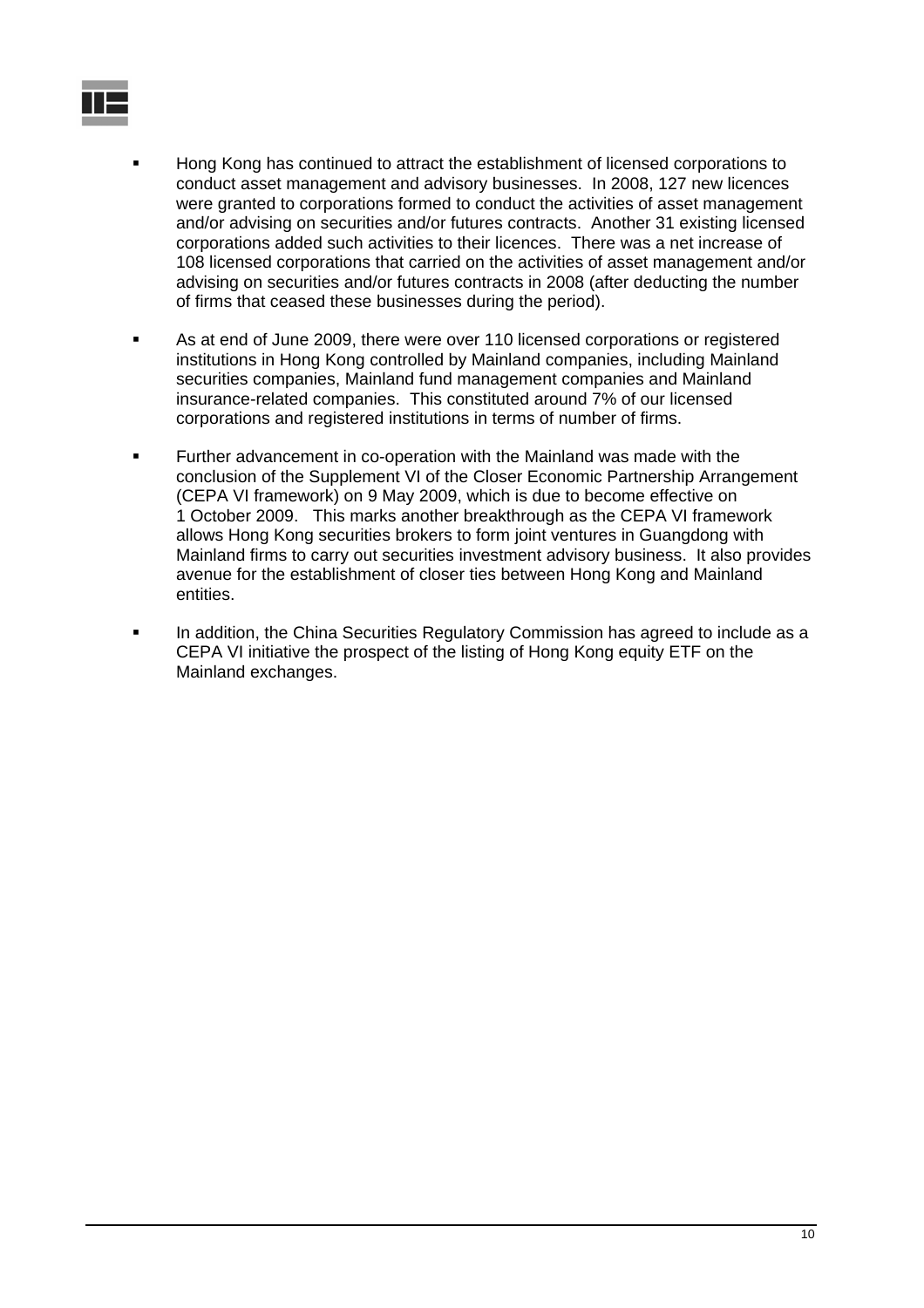

### **Survey Report**

### **Introduction**

- 1. The FMAS is an annual survey conducted by the SFC since 1999 to collect information and data on the general state of affairs of the fund management industry in Hong Kong. It helps the SFC plan its policies and operations.
- 2. The survey covers the fund management activities of three types of firms in Hong Kong, namely:
	- (a) corporations licensed by the SFC that engage in asset management and fund advisory business (collectively "licensed corporations");
	- (b) banks engaging in asset management and other private banking business (collectively "registered institutions"), and are subject to the same regulatory regime (i.e., the Securities and Futures Ordinance or SFO) as the licensed corporations in respect of their fund management activities; and
	- (c) insurance companies registered under the ICO but not licensed with the SFC, which provide services constituting classes of long-term business as defined in Part 2 of First Schedule of the ICO and have had gross operating income derived from asset management.
- 3. The FMAS Questionnaires (the "Questionnaires") were sent to the licensed corporations and, with the assistance of the Hong Kong Monetary Authority and the Hong Kong Federation of Insurers, to registered institutions and relevant insurance companies respectively, to enquire about their fund management activities as at 31 December 2008. The Questionnaires sent to the registered institutions and insurance companies were largely the same as those sent to the licensed corporations, except for minor adjustments to cater for their different business nature and operations.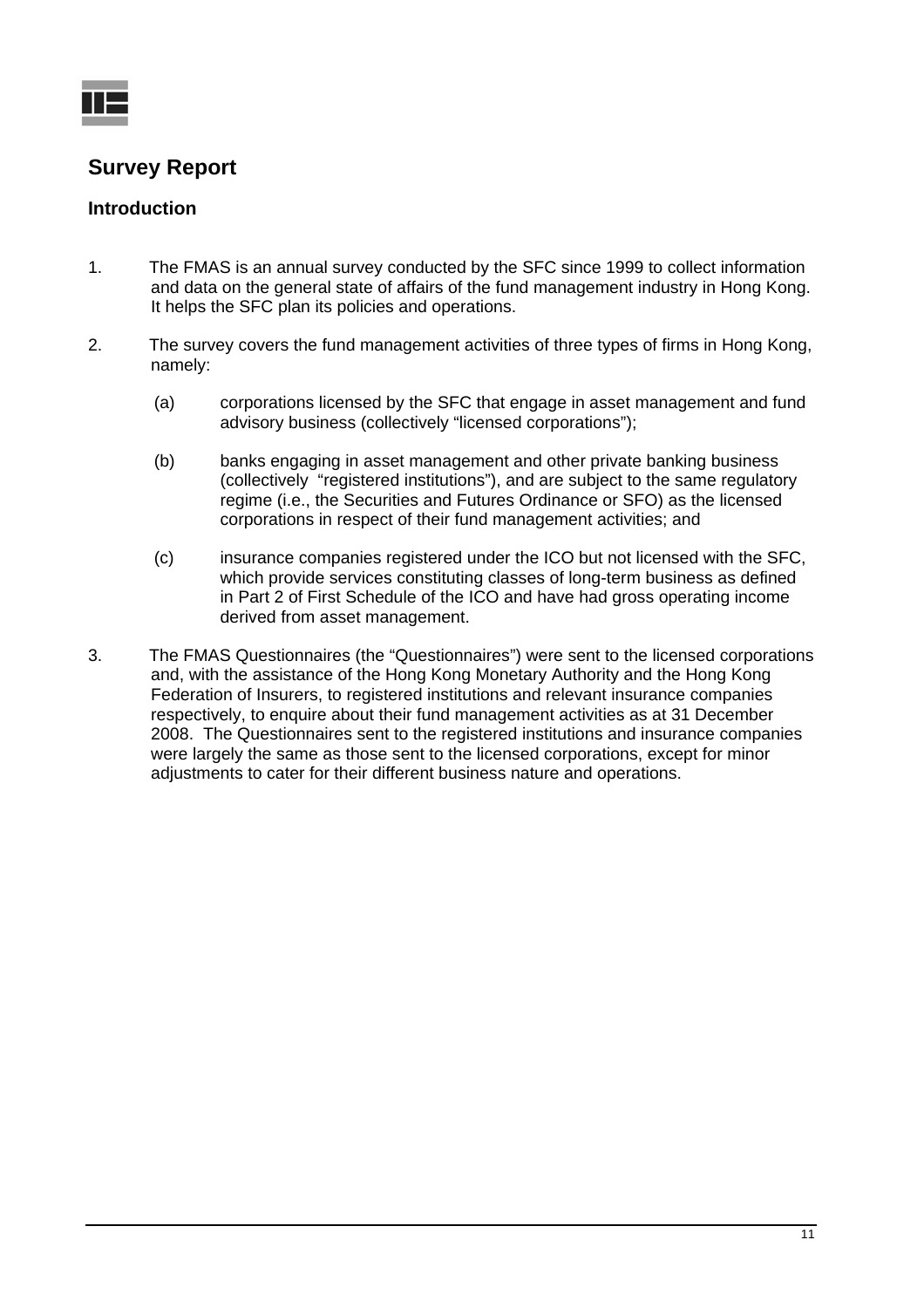

### **Responses**

### **General**

4. A total of 351 firms responded to the Questionnaires and reported that they had conducted asset management, fund advisory and/or other private banking businesses during the survey period. These included 302 licensed corporations, 36 registered institutions and 13 insurance companies.

### **Licensed corporations**

5. An analysis of the activities of the 302 licensed corporations that had engaged in asset management and/or advisory business on funds or portfolios is shown below:

| Respondents with asset management business only           | 158 |
|-----------------------------------------------------------|-----|
| Respondents with assets under fund advisory business only | .58 |
| Respondents with both of the above businesses             | 86  |
|                                                           | 302 |

### **Registered institutions**

6. An analysis of the activities of the 36 registered institutions that had engaged in asset management and/or other private banking business is shown below:

| Respondents with asset management business only      |    |
|------------------------------------------------------|----|
| Respondents with other private banking business only | 15 |
| Respondents with both of the above businesses        | 12 |
|                                                      | 36 |

### **Insurance companies**

7. 13 insurance companies that provided services of long-term business covering wealth management, life and annuity and retirement planning products, but were not licensed by the SFC responded to this survey.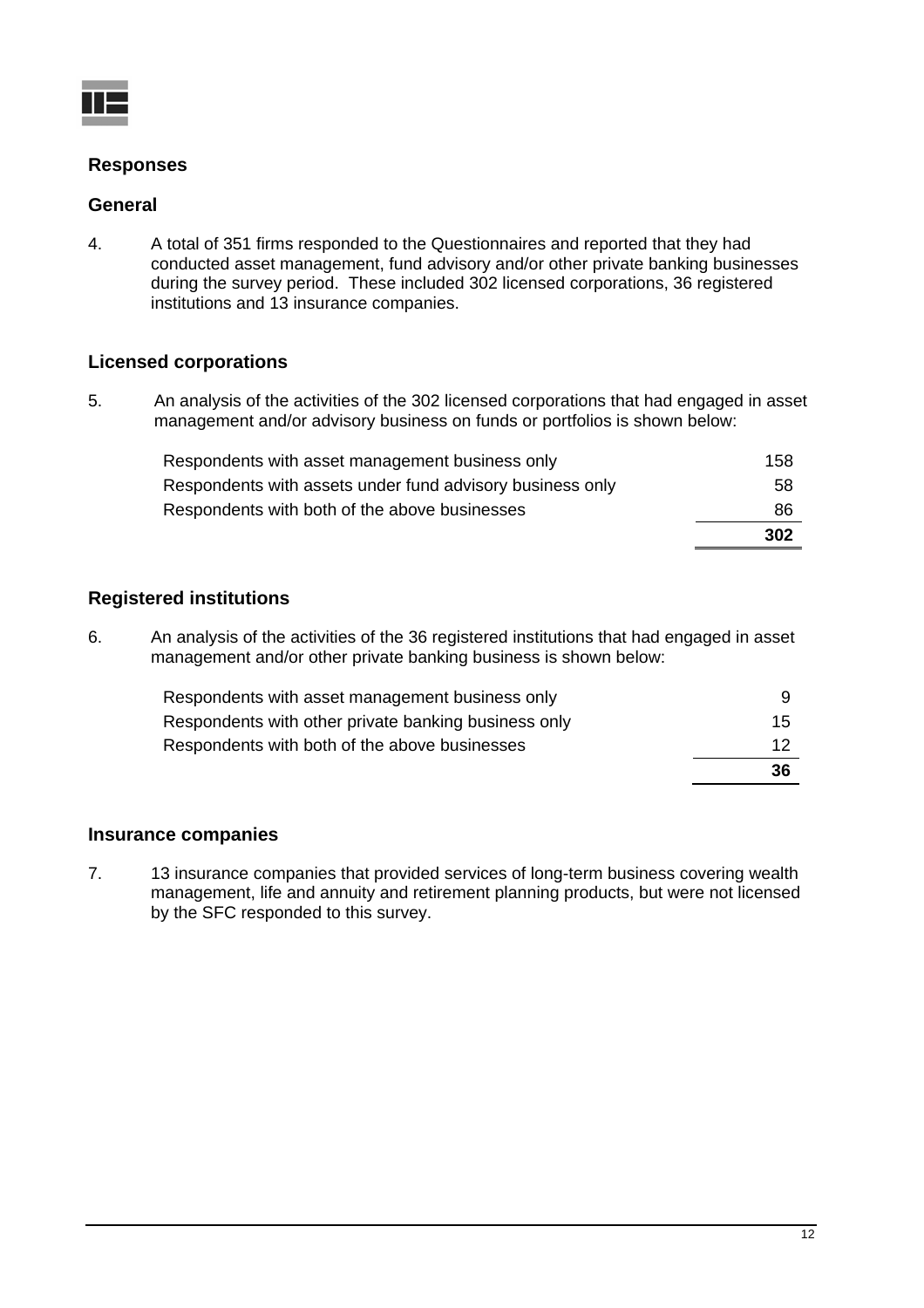

## **Findings**

### **Combined Fund Management Business (\$5,850 billion)**

8. Hong Kong's combined fund management business amounted to \$5,850 billion, representing a decline of 39.3% during 2008, after reaching a record high of \$9,631 billion in 2007.



9. The combined fund management business can be analysed as follows:

| $($$ billion)                               | Licensed<br>corporations | Registered<br>institutions | Insurance<br>companies | Total |
|---------------------------------------------|--------------------------|----------------------------|------------------------|-------|
| Asset management<br>business                | 3,478                    | 108                        | 121                    | 3,707 |
| Fund advisory business                      | 810                      | $\blacksquare$             |                        | 810   |
| Other private banking<br>business           |                          | 1,287                      |                        | 1,287 |
| <b>Non-REIT fund</b><br>management business | 4,288                    | 1,395                      | 121                    | 5,804 |
| <b>SFC-authorised REITs</b>                 | 46                       |                            |                        | 46    |
| <b>Combined fund</b><br>management business | 4,334                    | 1,395                      | 121                    | 5,850 |

For major aggregate figures of FMAS 2008, see Appendix on page 23.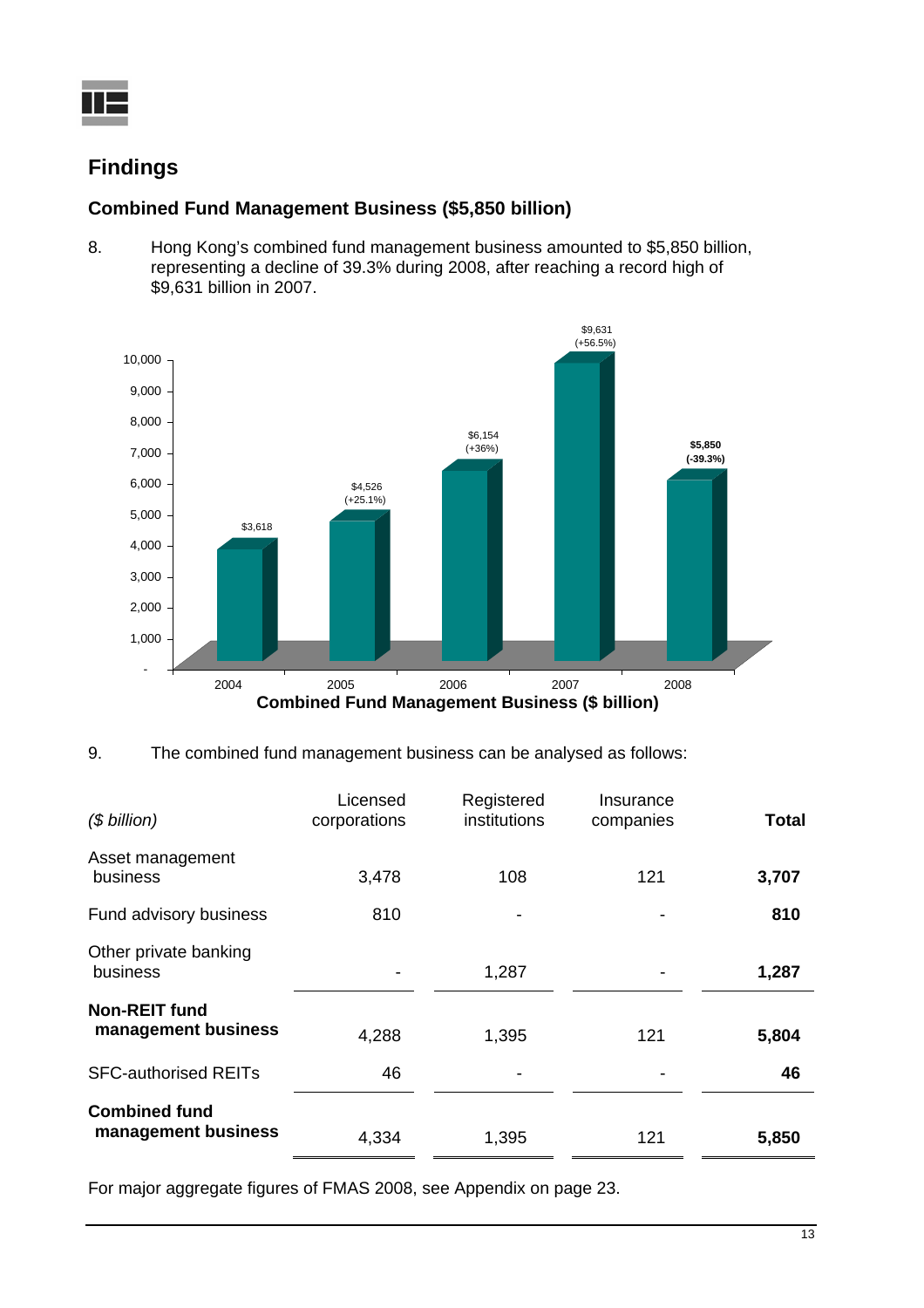

- 10. Compared with the exceptional performance in 2007, licensed corporations reported an aggregate decrease of 41.5% in their non-REIT fund management business to \$4,288 billion. Their asset management business dropped by 44% to \$3,478 billion while the fund advisory business dropped by 27.7% to \$810 billion during the year.
- 11. Registered institutions reported an aggregate decrease of 34.2% in their non-REIT fund management business to \$1,395 billion at the end of 2008. Their asset management business dropped by 41.8% while other private banking business shrunk by 33.5%.
- 12. Insurance companies reported a total of \$121 billion of assets under management as at the end of 2008, representing a year-on-year increase of 7.1%. Such increase was due to the addition of seven respondents to the survey this year. Excluding the fund management business reported by these additional participants, the fund management business of the remaining insurance companies which also participated in FMAS 2007 actually fell by 4.4%. The much lower rate of decline in fund management business among insurance companies can be attributed to the regular stream of insurance premium received by them.

### **Asset Management and Fund Advisory Business of Licensed Corporations, Registered Institutions and Insurance Companies (\$4,517 billion)**



**Asset Management and Fund Advisory Business: by Type of Funds (\$ million)**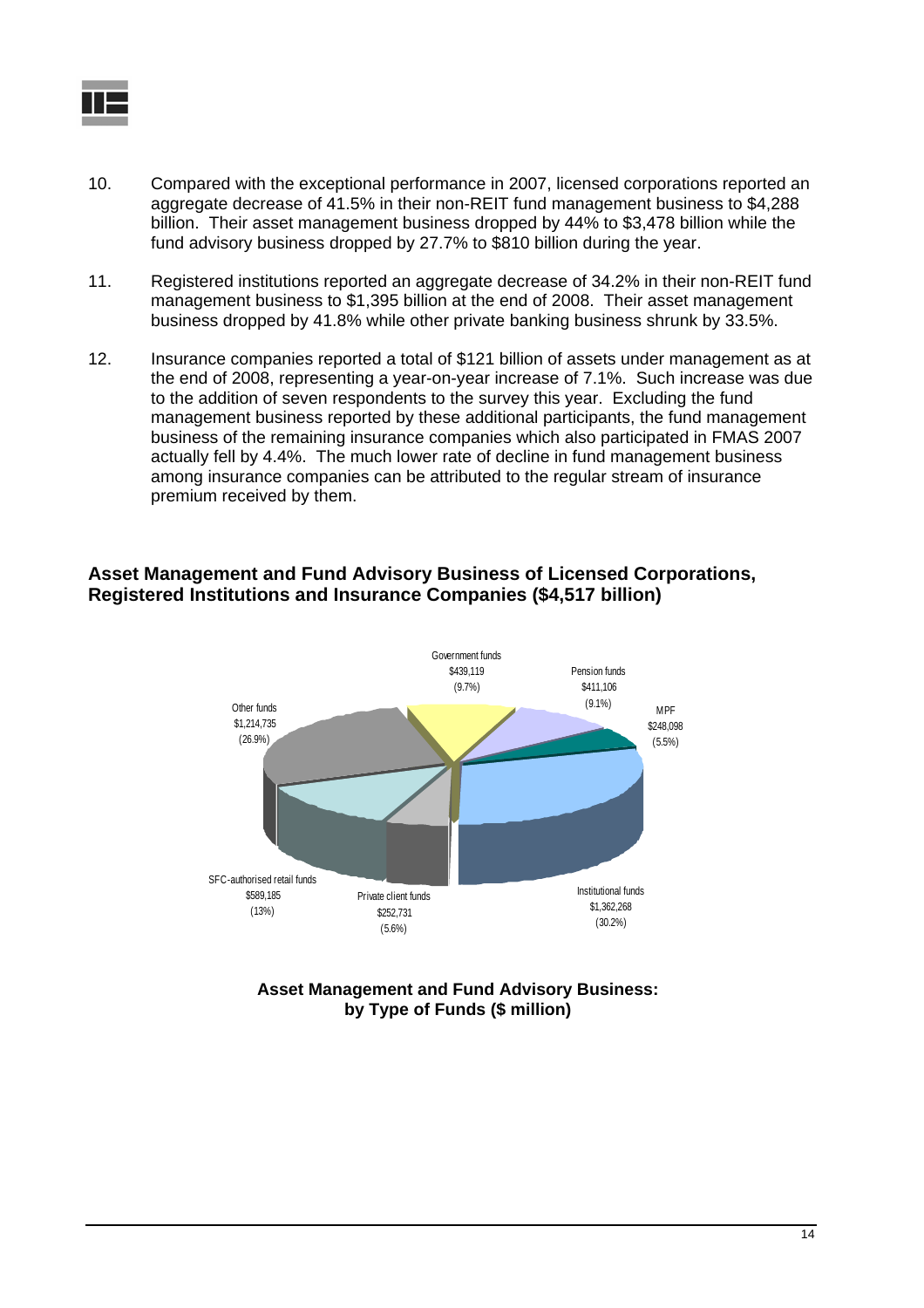



**Asset Management and Fund Advisory Business: by Type of Funds 2008 vs 2007 (\$ million)**

- 13. Among the different fund types, SFC-authorised retail funds experienced the largest decline of 56.2% year-to-year. The severity of the financial turbulence, coupled with growing concerns over economic prospects and financial stability, prompted investors to liquidate their investments to reduce their exposure to financial assets. The sharp fall in asset prices was another contributing factor.
- 14. According to the statistics published by the Hong Kong Investment Funds Association, retail fund distribution recorded net redemptions between July 2008 and April 2009 (except for February 2009). Net redemptions in September and October 2008 were exceptionally high at \$14 billion and \$15 billion respectively, as investor confidence plunged following the collapse of the Lehman Brothers Holdings Inc. Taken as a whole, 2008 recorded net redemptions of \$36 billion, compared with net sales of \$54 billion in 2007. During the year, 226 SFC-authorised funds were de-authorised, as managers merged or terminated their funds or discontinued their public offering.
- 15. Government funds, pension funds and funds in the Mandatory Provident Fund (MPF) Scheme recorded decline of less than 25%. The long-term investment horizon of these funds, continued contributions in accordance with the established pension plan and MPF policies, and the accumulation of government surpluses in some countries over the past years (up till the onset of the global financial crisis) have probably offset the diminution in value of the underlying investments of the funds to a certain extent.
- 16. The aggregate value of other funds comprising charity funds, hedge funds, private equity funds, insurance portfolios, and funds that are distributed in overseas markets decreased by 41.5% to \$1,215 billion in 2008. It should be noted that this category of funds in fact showed a 97.3% increase in assets under management in 2007, the largest gain among all categories of funds.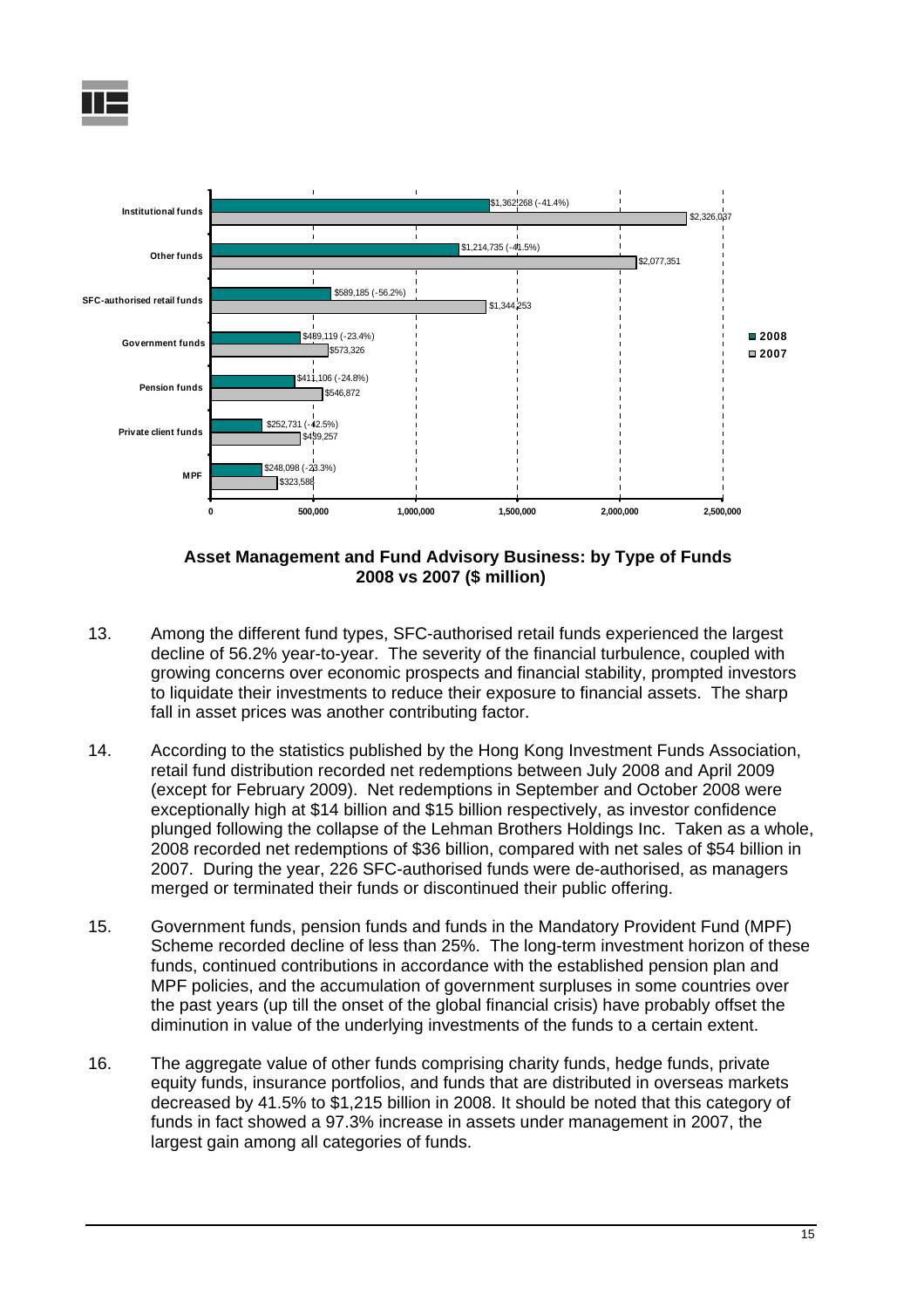

### **Asset Management Business of Licensed Corporations, Registered Institutions and Insurance Companies (\$3,707 billion)**

17. The total asset management business of licensed corporations, registered institutions and insurance companies amounted to \$3,707 billion as at the end of 2008, down 43.1% from \$6,511 billion as at the end of 2007. Both licensed corporations and registered institutions experienced similar rates of decline of over 40%.

| $$$ million)                               | Licensed<br>corporations | Registered<br>institutions | Insurance<br>companies | <b>Total</b>            |
|--------------------------------------------|--------------------------|----------------------------|------------------------|-------------------------|
| Hong Kong investors                        | 1,170,148                | 42,563                     | 119,294                | 1,332,005               |
| (% of total)                               | (33.6%)                  | (39.2%)                    | (98.7%)                | (35.9%)                 |
| Non-Hong Kong<br>investors<br>(% of total) | 2,307,808<br>(66.4%)     | 65,966<br>(60.8%)          | 1,579<br>(1.3%)        | 2,375,353<br>$(64.1\%)$ |
| Total                                      | 3,477,956                | 108,529                    | 120,873                | 3,707,358               |
| $(100\%)$                                  | (100%)                   | (100%)                     | (100%)                 | 100%                    |

### **Asset Management Business (\$3,707 billion): by Source of Funds**

- 18. Funds sourced from non-Hong Kong investors totalled \$2,375 billion, down 49.6% from 2007. Licensed corporations reported a 49.8% drop in this source of funding while registered corporations recorded a 44.3% decline. On the other hand, the decrease in funds sourced from Hong Kong investors were almost half of that of funds sourced from non-Hong Kong investors, at 25.9% to \$1,332 billion.
- 19. The relatively higher rate of decline in funds sourced from non-Hong Kong investors can be attributed to the fact that non-Hong Kong investors might have disposed of their overseas investments and re-directed their wealth back to their home countries, either to meet financial needs at home or to minimise exposure to countries that they were less familiar with in light of the expected poor economic outlook globally.
- 20. Assets sourced from QDII also demonstrated a dramatic fall of 50.8% to \$64 billion in 2008.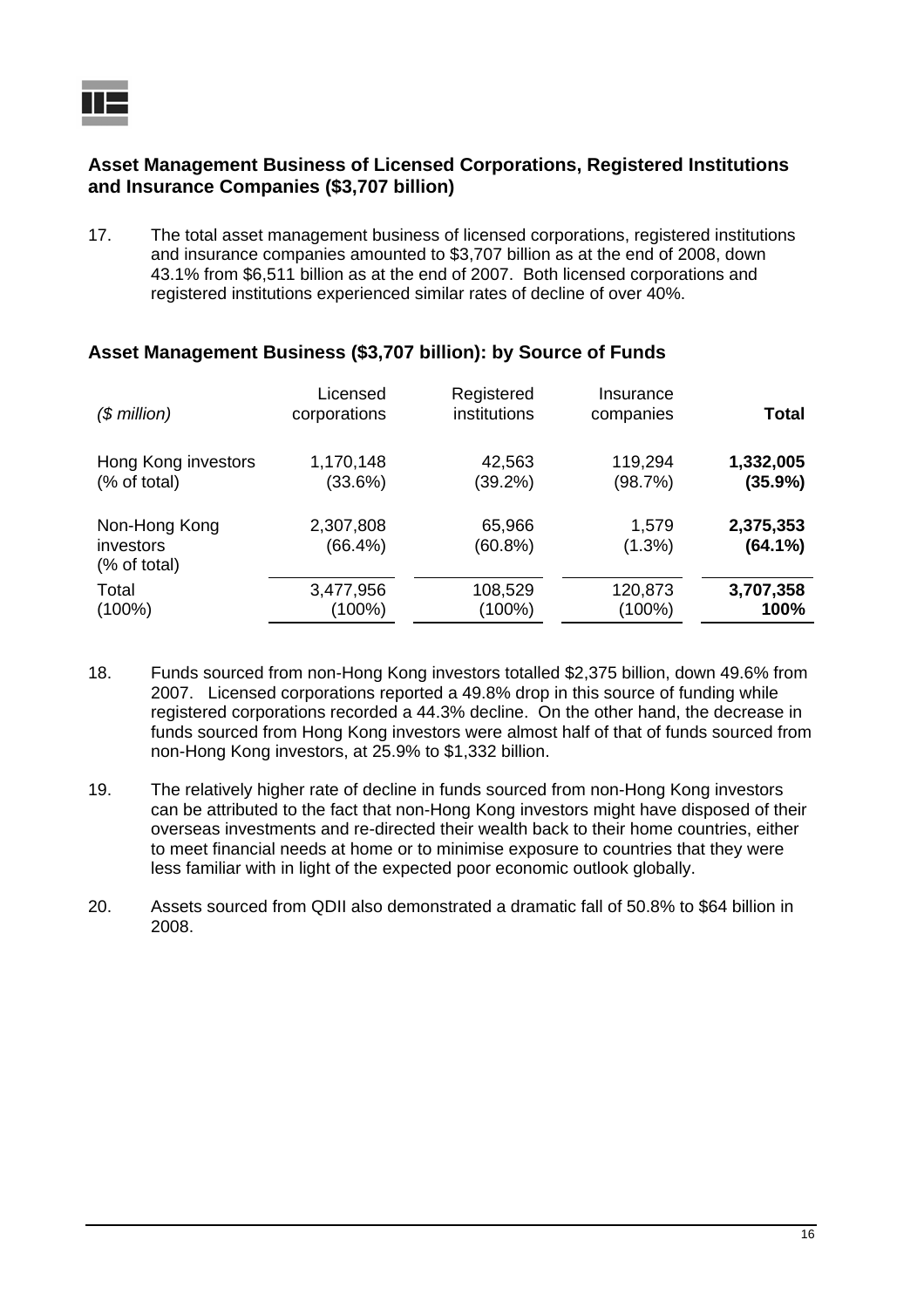### **Asset Management Business (\$3,707 billion): by Allocation of Investments**

| $$$ million)          | Licensed<br>corporations | Registered<br>institutions | Insurance<br>companies | Total     |
|-----------------------|--------------------------|----------------------------|------------------------|-----------|
| Invested in Hong Kong | 937,736                  | 11,585                     | 30,580                 | 979,901   |
| (% of total)          | (27%)                    | (10.7%)                    | (25.3%)                | (26.4%)   |
| Invested overseas     | 2,540,220                | 96,944                     | 90,293                 | 2,727,457 |
| (% of total)          | (73%)                    | (89.3%)                    | (74.7%)                | (73.6%)   |
| Total                 | 3,477,956                | 108,529                    | 120,873                | 3,707,358 |
| $(100\%)$             | (100%)                   | $(100\%)$                  | $(100\%)$              | (100%)    |

21. The allocation of investments remained fairly steady, with assets invested in Hong Kong accounting for 26.4% of the total assets under management, compared with 28% in 2007. Assets invested overseas accounted for the remaining 73.6% in 2008.

### **Asset Management Business (\$3,707 billion): by Location of Management**

| $$$ million)         | Licensed<br>corporations | Registered<br>institutions | Insurance<br>companies | Total      |
|----------------------|--------------------------|----------------------------|------------------------|------------|
| Managed in Hong Kong | 2,116,652                | 90,240                     | 49,714                 | 2,256,606  |
| (% of total)         | $(60.9\%)$               | $(83.1\%)$                 | $(41.1\%)$             | $(60.9\%)$ |
| Managed overseas     | 1,361,304                | 18,289                     | 71,159                 | 1,450,752  |
| (% of total)         | (39.1%)                  | $(16.9\%)$                 | (58.9%)                | $(39.1\%)$ |
| Total                | 3,477,956                | 108,529                    | 120,873                | 3,707,358  |
| $(100\%)$            | $(100\%)$                | $(100\%)$                  | $(100\%)$              | (100%)     |

22. The allocation of assets for management overseas stood at 39.1% in 2008, compared with 37.4% in 2007. In particular, registered corporations exhibited a higher rate of increase in allocation to overseas management, from 13.8% in 2007 to 16.9%. On the other hand, licensed corporations reported a comparatively lower rate of increase from 37.6% in 2007 to 39.1% in 2008.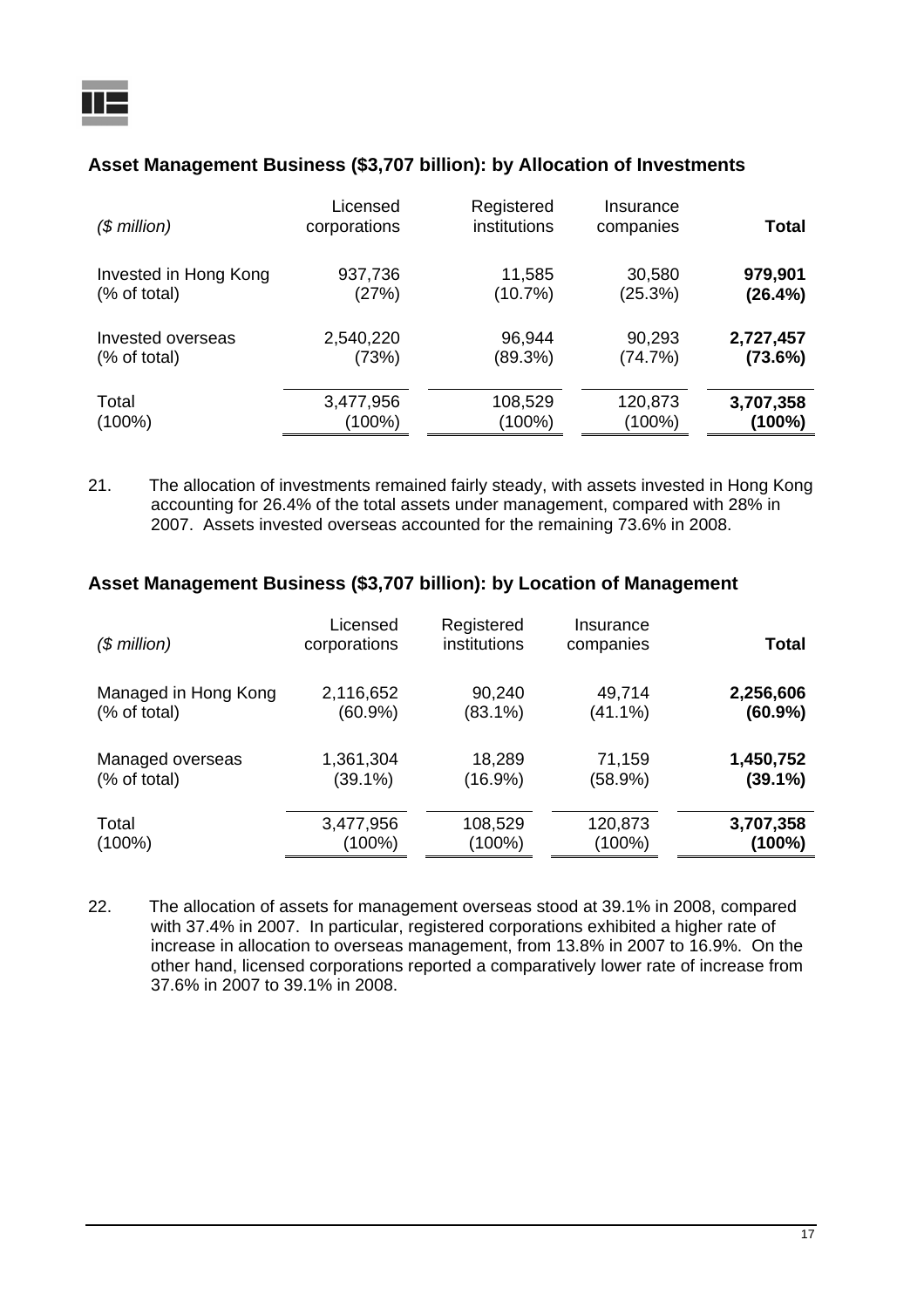

### **Assets Managed in Hong Kong (\$2,257 billion): by Geographical Spread**





#### **Asset Managed in Hong Kong : by Geographical Spread 2008 vs 2007 (\$ million)**

23. The geographical distribution of assets managed in Hong Kong was largely unchanged, except for an increase in allocation to North America and Canada (from 6.8% in 2007 to 11.2% in 2008), an increase in allocation to Japan (from 4.8% in 2007 to 5.8% in 2008) and a decrease in allocation to the rest of Asia Pacific, including Australia and New Zealand (from 31.4% in 2007 to 24% in 2008). Hong Kong and the Mainland continued to remain the predominant destination of investment, absorbing 46.7% of the assets managed in Hong Kong.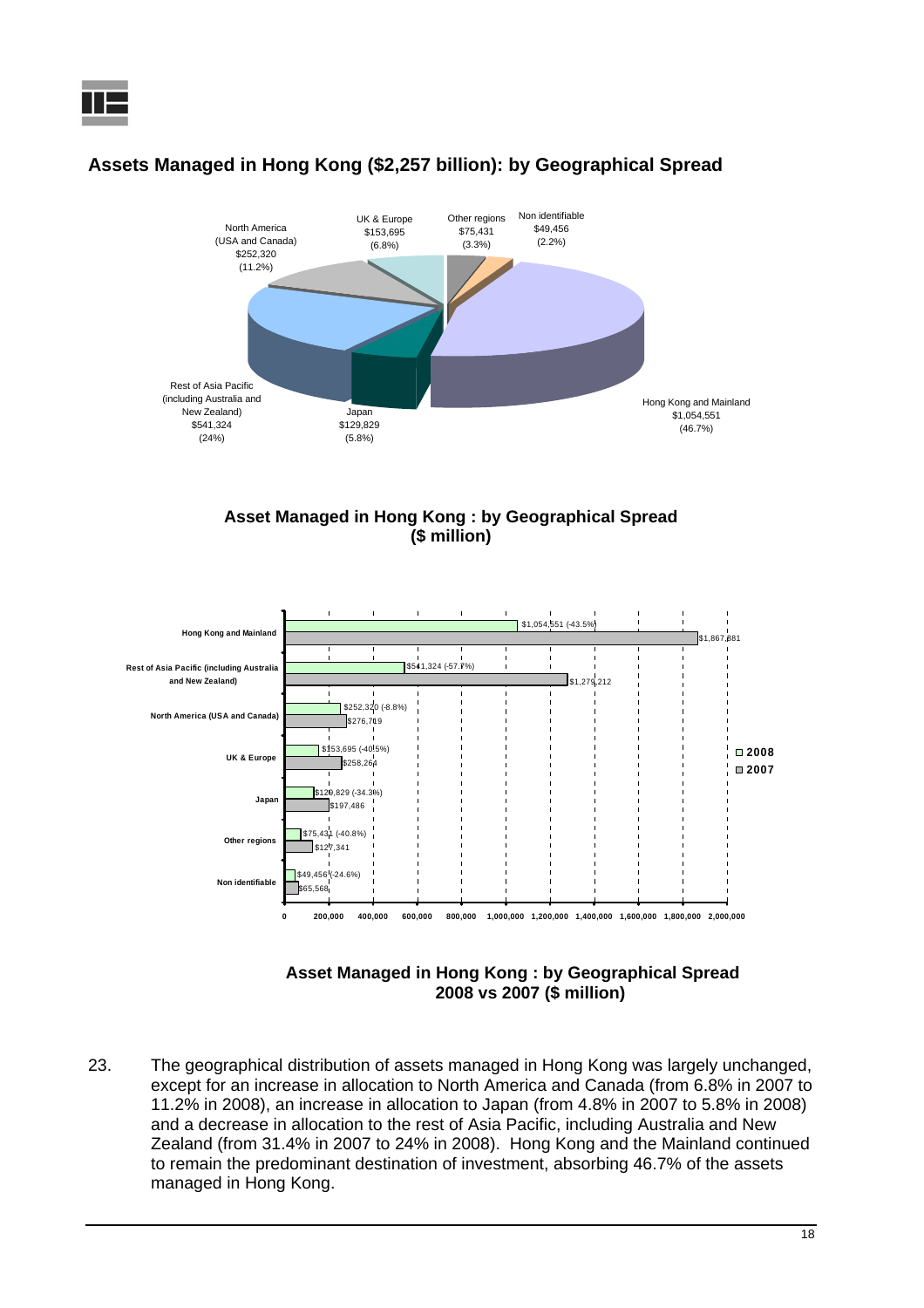



### **Fund Advisory Business of Licensed Corporations (\$810 billion)**

**Fund Advisory Business (\$ billion)**

- 24. Fund advisory business recorded a decline of 27.7% year-on-year to \$810 billion. While a smaller number of licensed corporations (including those that had assets under fund advisory business only) responded to the survey in 2008, it should be noted that among these respondents were 11 new licensed corporations (i.e. those granted licences in 2008) which together provided advice on \$204 billion worth of assets in 2008, or 25.2% of the total fund advisory business.
- 25. Further, seven of these new firms have earmarked Hong Kong as their regional headquarters, thus significantly contributing to the amount of assets on which advice was provided. Due to the presence of a larger number of regional headquarters in Hong Kong, the percentage of assets under advice that were derived from overseas rose to 84.8% (or \$687 billion) accordingly, compared with 74.5% in 2007.
- 26. Out of the total \$810 billion worth of assets advised in Hong Kong, 88.8% (2007: 88%) or \$719 billion was directly advised by the licensed corporations in Hong Kong while the remaining was sub-contracted or delegated to other offices / third parties.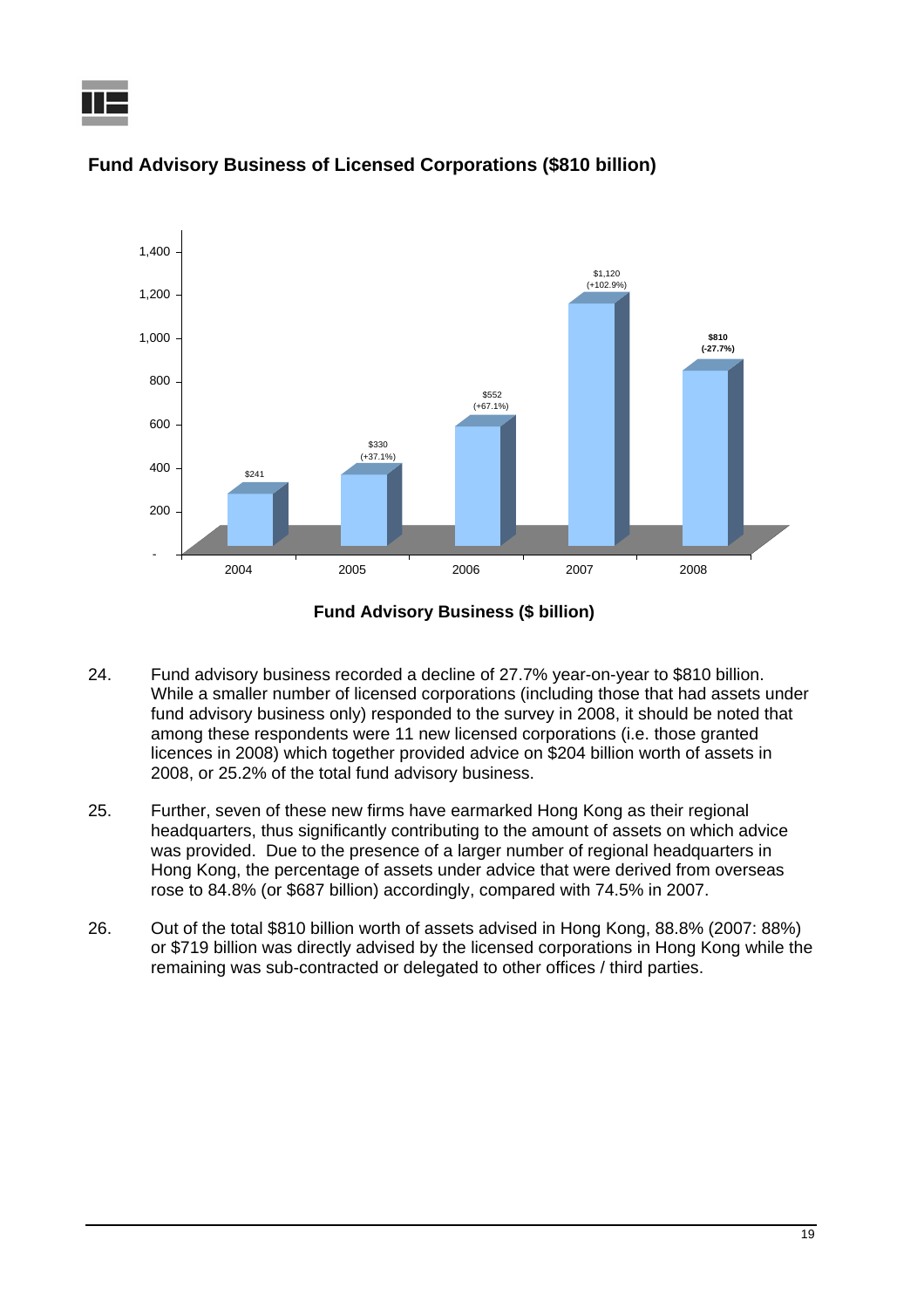



### **Other Private Banking Business (\$1,287 billion)**

27. Other private banking business among registered institutions decreased by 33.5% to \$1,287 billion in 2008 from \$1,934 billion in 2007. Respondents attributed the decrease mainly to market decline, losses in foreign exchange trades and the general outflow of funds. Some respondents reported that clients have exited from equity investments to placement of deposits with banking institutions. The introduction of enhanced deposit protection programmes by major governments around the world, albeit for a limited number of years, has certainly contributed to the flight to bank deposits.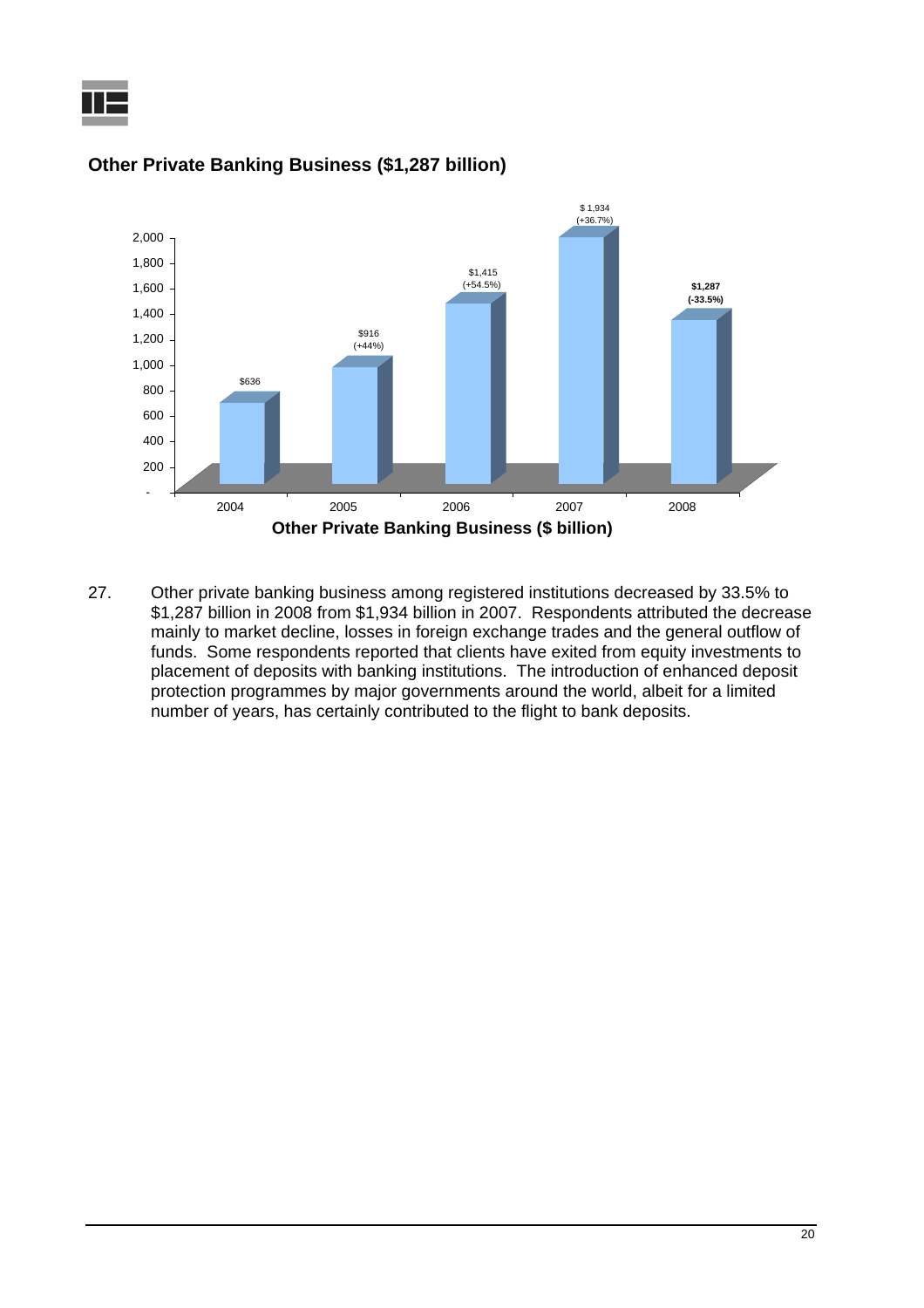### **SFC-authorised REITs (\$46 billion)**

- 28. The global financial crisis has affected on the Hong Kong REIT market and the market capitalisation of SFC-authorised REITs decreased by 30% in 2008. A total of seven REITs were listed in Hong Kong offering investors opportunities to invest in a wide range of assets, including prime office space in Central, commercial premises in decentralised and fringe areas, and commercial space on the Mainland.
- 29. Continued credit squeeze has made fund raising activities difficult and the REIT initial public offering market in Hong Kong, as well as across Asia, generally quieted down in 2008. Despite this market environment, the first very substantial acquisition and the first acquisition of Mainland property by Hong Kong REITs were completed during 2008.
- 30. Some Hong Kong REITs have also completed their refinancing exercises recently to strengthen their balance sheet position, one of which involved the rollout of a Euro medium term note programme of a substantive amount. In this connection, a number of REITs amended the provisions in their constitutive documents with respect of capital raising. This could prepare them for recapitalisation exercises should suitable opportunities arise.
- 31. To facilitate the further development of the REIT market in Hong Kong, the SFC clarified the relevant requirements on SFC-authorised REITs purchasing their own units on the Stock Exchange of Hong Kong in January 2008. Under the relevant SFC guidelines, an SFC-authorised REIT may purchase its own units on the Stock Exchange of Hong Kong upon fulfilling certain conditions as in the case of on-market share repurchases by listed companies.
- 32. In October 2008, the Hang Seng Indexes Company Limited launched the Hang Seng REIT Index, which provides the market with a benchmark to track the performance of Hong Kong REITs. The launch of this index signifies the importance of the Hong Kong REIT market and serves as a basis for funds or derivatives to gain exposure to this asset class.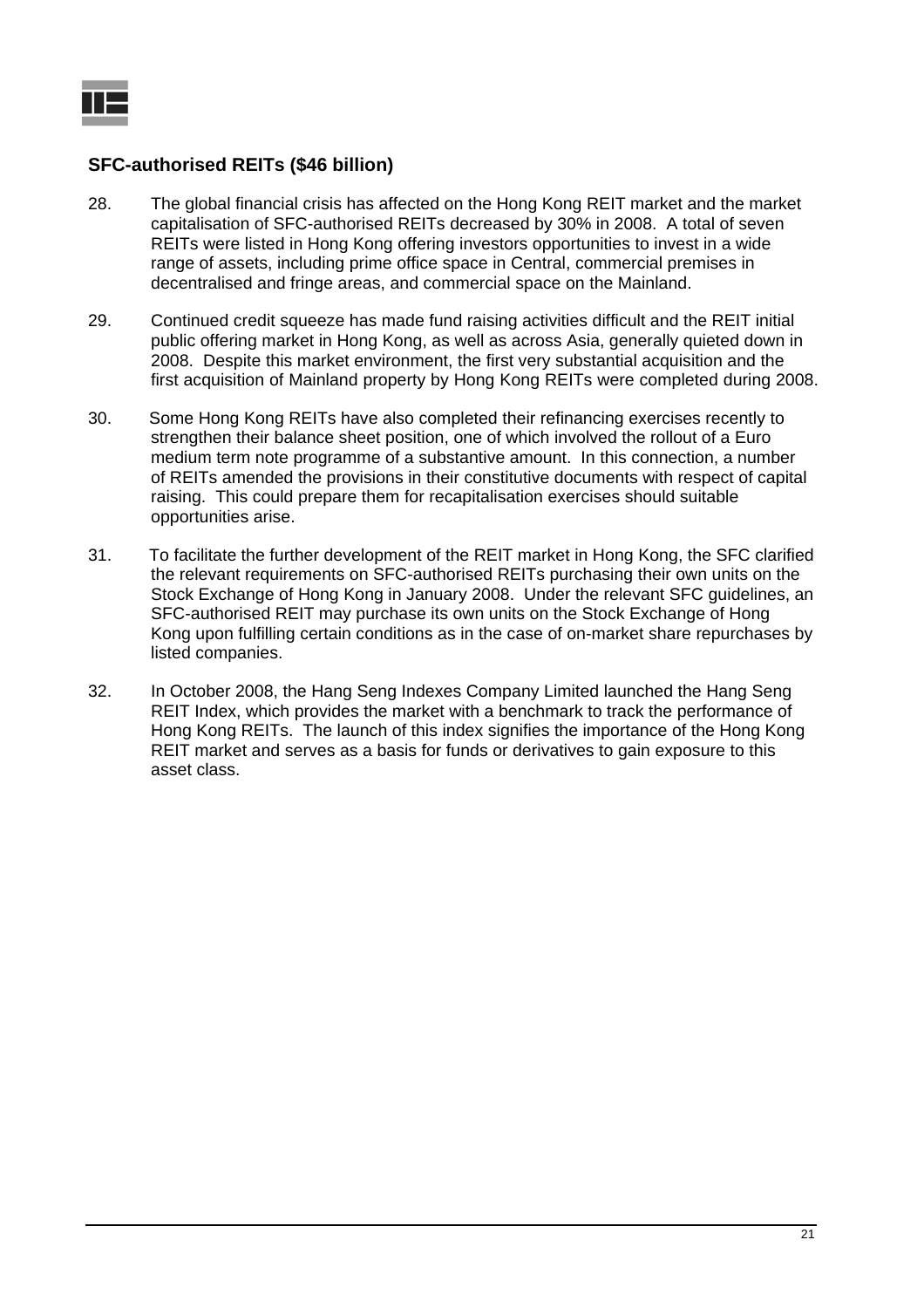

### **Profile of Staff in Fund Management Business (Total number: 30,729)**

**Staff in Fund Management Business : by Job Function**

33. The staffing in the fund management business appeared to be strong at 30,729 employees, up from 26,269 in 2007. However, netting out the 19,954 staff from 13 (compared with six in 2007) insurance companies, the number of staff engaged in fund management activities at licensed corporations and registered institutions in fact fell by 5.3% to 10,775 in 2008. The largest decline was seen among sales and marketing staff of these entities, down 11.7% during the year.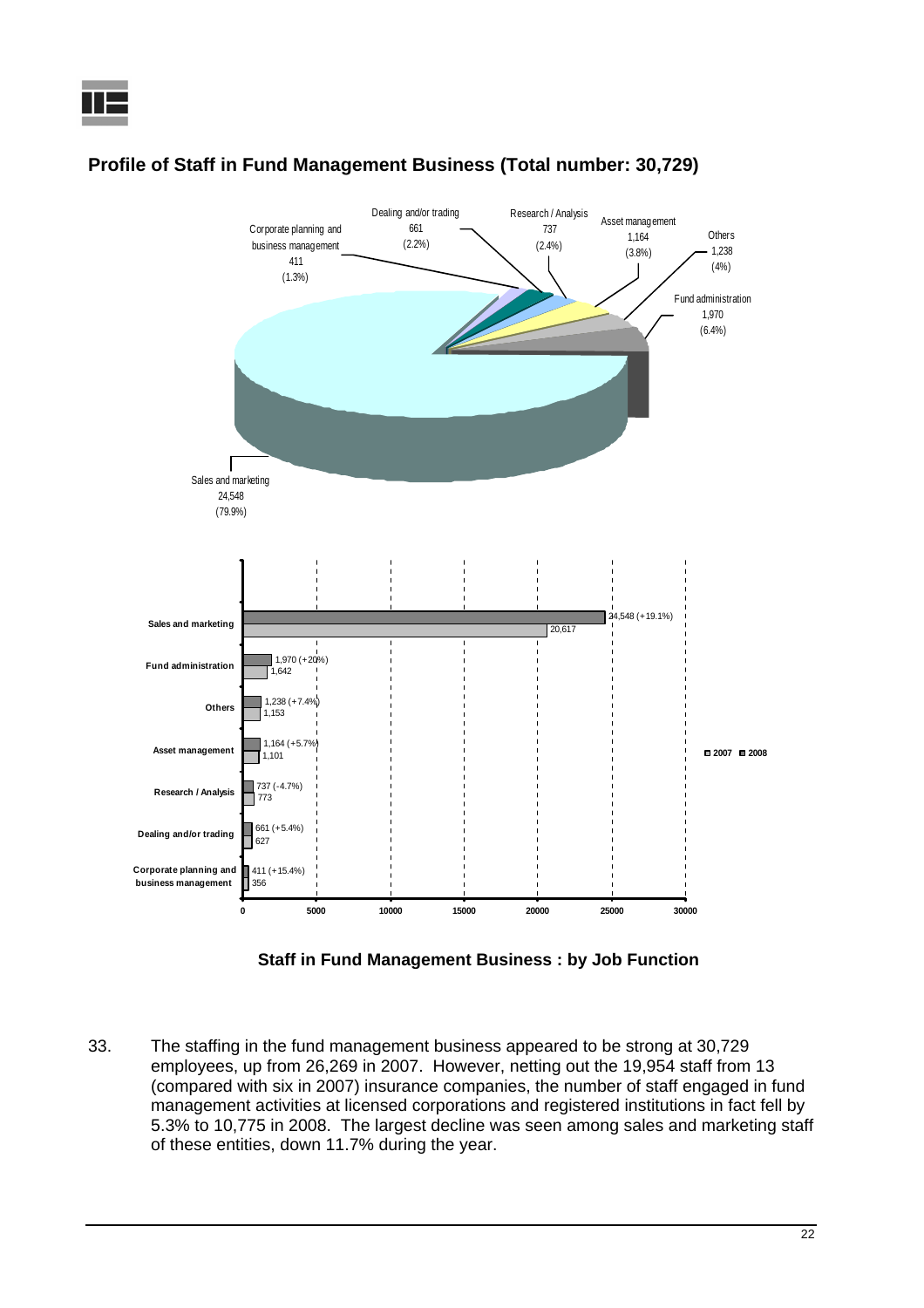## **Major Aggregate Figures**

The major aggregate figures are summarised in the following table.

| $$$ million)                                                                                                                | Aggregate asset size<br>as at 31 December 2008 |                   |                                      |              |
|-----------------------------------------------------------------------------------------------------------------------------|------------------------------------------------|-------------------|--------------------------------------|--------------|
|                                                                                                                             | Licensed<br><b>Corporations Institutions</b>   | <b>Registered</b> | <b>Insurance</b><br><b>Companies</b> | <b>Total</b> |
| Asset management of funds / portfolios                                                                                      |                                                |                   |                                      |              |
| Total assets managed by the firm $(A) = (B) + (C)$                                                                          | 3,477,956                                      | 108,529           | 120,873                              | 3,707,358    |
| Total assets directly managed by the firm in<br>Hong Kong (B)                                                               | 1,904,338                                      | 87,982            | 49,714                               | 2,042,034    |
| Total assets sub-contracted or delegated to<br>other offices / third parties for management<br>$(C) = (D) + (E)$            | 1,573,618                                      | 20,547            | 71,159                               | 1,665,324    |
| Total assets sub-contracted or delegated to<br>other offices / third parties in Hong Kong for<br>management (D)             | 212,314                                        | 2,258             |                                      | 214,572      |
| Total assets sub-contracted or delegated to<br>overseas offices / third parties for<br>management (E)                       | 1,361,304                                      | 18,289            | 71,159                               | 1,450,752    |
| Total assets managed in Hong Kong<br>$(F) = (B) + (D)$                                                                      | 2,116,652                                      | 90,240            | 49,714                               | 2,256,606    |
| Giving advice on funds / portfolios                                                                                         |                                                |                   |                                      |              |
| Total assets under advisory business of the firm<br>$(H) = (I) + (J)$                                                       | 809,883                                        |                   |                                      | 809,883      |
| Assets directly advised by the firm in Hong Kong<br>(1)                                                                     | 718,517                                        |                   |                                      | 718,517      |
| Assets sub-contracted or delegated to other<br>offices / third parties for providing advisory<br>services $(J) = (K) + (L)$ | 91,366                                         |                   |                                      | 91,366       |
| Assets sub-contracted or delegated to other<br>offices / third parties in Hong Kong for<br>providing advisory services (K)  | 6,345                                          |                   |                                      | 6,345        |
| Assets sub-contracted or delegated to overseas<br>offices / third parties for providing advisory<br>services (L)            | 85,021                                         |                   |                                      | 85,021       |
| Assets on which advice is given in Hong Kong<br>$(M) = (I) + (K)$                                                           | 724,862                                        |                   |                                      | 724,862      |
| Other private banking business                                                                                              |                                                |                   |                                      |              |
| Total assets under other private banking<br>activities                                                                      |                                                | 1,286,721         |                                      | 1,286,721    |
| <b>SFC-authorised REITs</b>                                                                                                 |                                                |                   |                                      |              |
| Total market capitalisation of SFC-authorised<br><b>REITs</b>                                                               | 46,293                                         |                   |                                      | 46,293       |